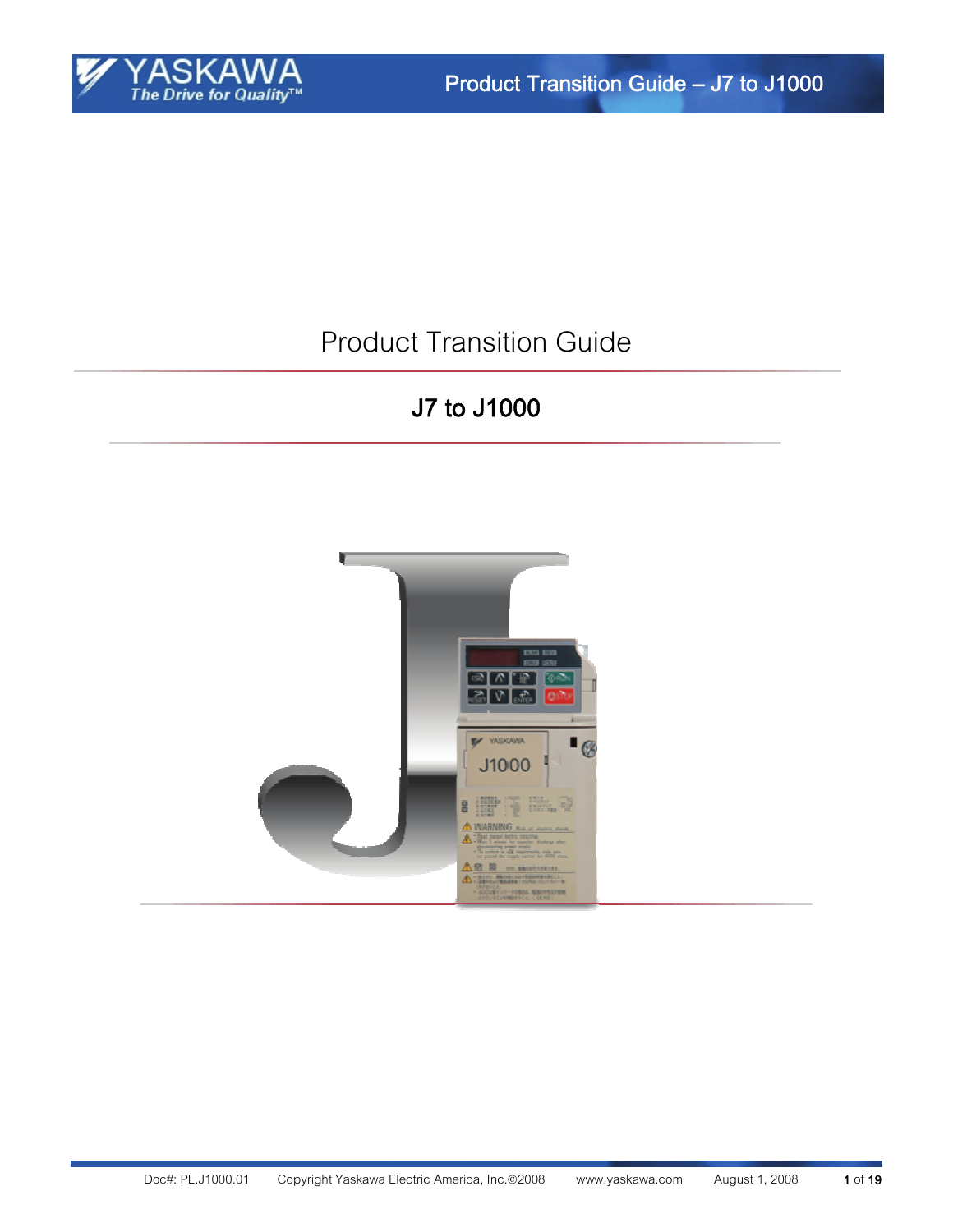| Y YASKAWA<br>The Drive for Quality <sup>TM</sup> | Product Transition Guide – J7 to J1000 |                       |  |  |  |  |
|--------------------------------------------------|----------------------------------------|-----------------------|--|--|--|--|
| Subject: Transition Guide                        | Product: J1000                         | Document: PL.J1000.01 |  |  |  |  |
| Title: Product Transition Guide - J7 to J1000    |                                        |                       |  |  |  |  |

# Table of Contents

| 1.0 | 3                       |                                                |                |  |  |  |
|-----|-------------------------|------------------------------------------------|----------------|--|--|--|
| 2.0 | $\overline{\mathbf{4}}$ |                                                |                |  |  |  |
| 3.0 |                         |                                                | 5              |  |  |  |
| 4.0 |                         |                                                | 6              |  |  |  |
|     | 4.1                     |                                                | 6              |  |  |  |
|     | 4.2                     |                                                | 6              |  |  |  |
|     | 4.3                     |                                                | $\overline{7}$ |  |  |  |
|     | 4.4                     | Main Terminal Size / Electric Wire Differences | $\overline{7}$ |  |  |  |
|     | 4.5                     |                                                | 9              |  |  |  |
| 5.0 |                         |                                                | 10             |  |  |  |
| 6.0 |                         |                                                | 11             |  |  |  |
| 7.0 |                         |                                                | 12             |  |  |  |
|     | 7.1                     | Parameter Correspondence for Drive Replacement | 12             |  |  |  |
|     | 7.2                     |                                                | 18             |  |  |  |
|     | 7.3                     |                                                | 18             |  |  |  |
| 8.0 | 19                      |                                                |                |  |  |  |
| 9.0 |                         |                                                | 19             |  |  |  |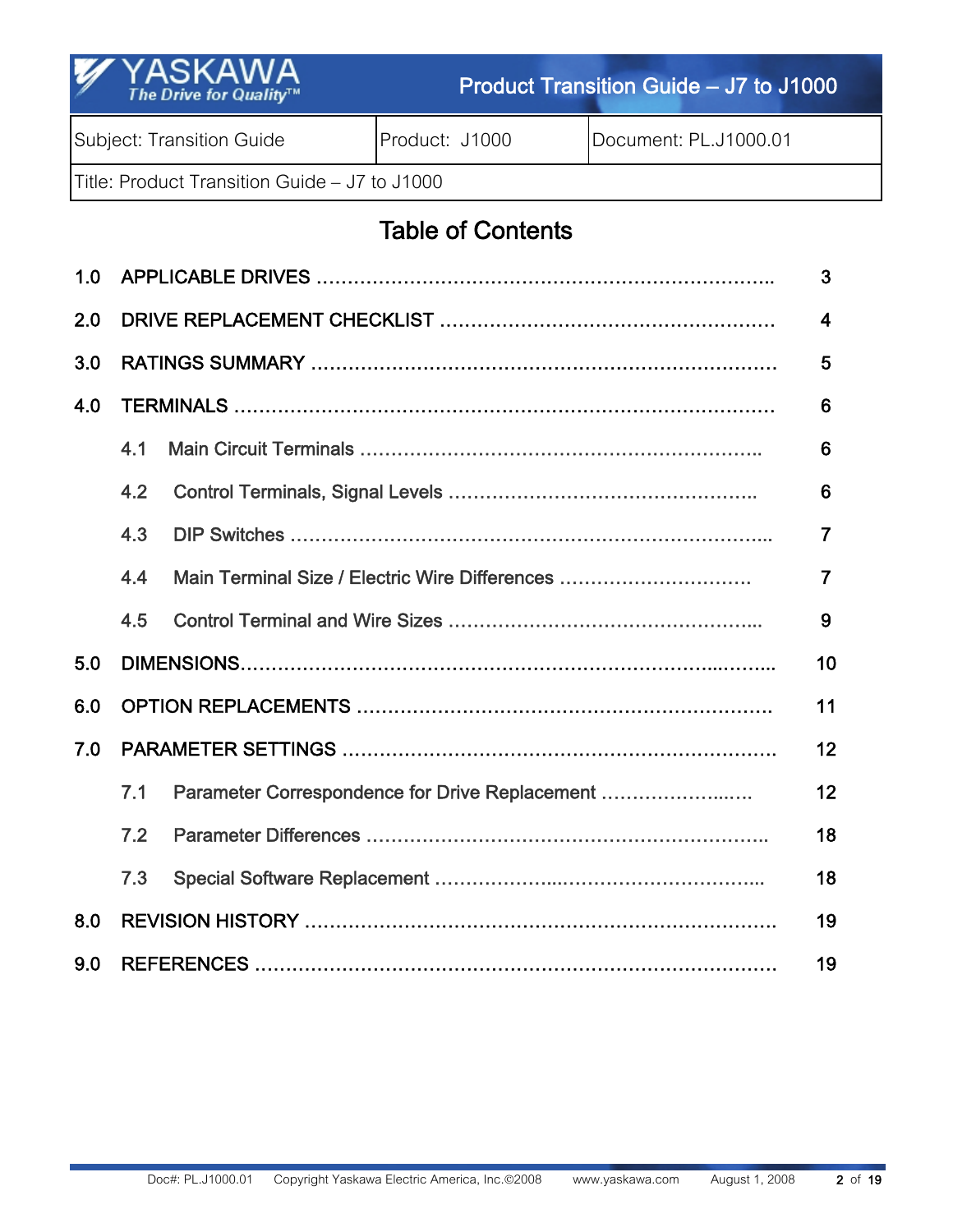| 'YASKAWA<br>$\overline{M}$<br>The Drive for Quality™ |                | <b>Product Transition Guide - J7 to J1000</b> |  |  |
|------------------------------------------------------|----------------|-----------------------------------------------|--|--|
| Subject: Transition Guide                            | Product: J1000 | Document: PL.J1000.01                         |  |  |
| Title: Product Transition Guide – J7 to J1000        |                |                                               |  |  |

### ■ 1.0 Applicable Drives

This document describes the substitution of the following drives:

Original Drive: CIMR-J7xMxxxx, CIMR-J7xUxxx, or JDxxxx Spec: xxxx0 (IP20) Software Version: Standard: 001x, 002x Replacement: CIMR-JUxAxxxxBxx Spec: CIMR-JUxAxxxBxx (A-Standard model) Software Version: PRG: 10xx This replacement J1000 drive must be selected using the J1000 Heavy Duty rating.

The description is not valid for drives with other specifications or firmware installed.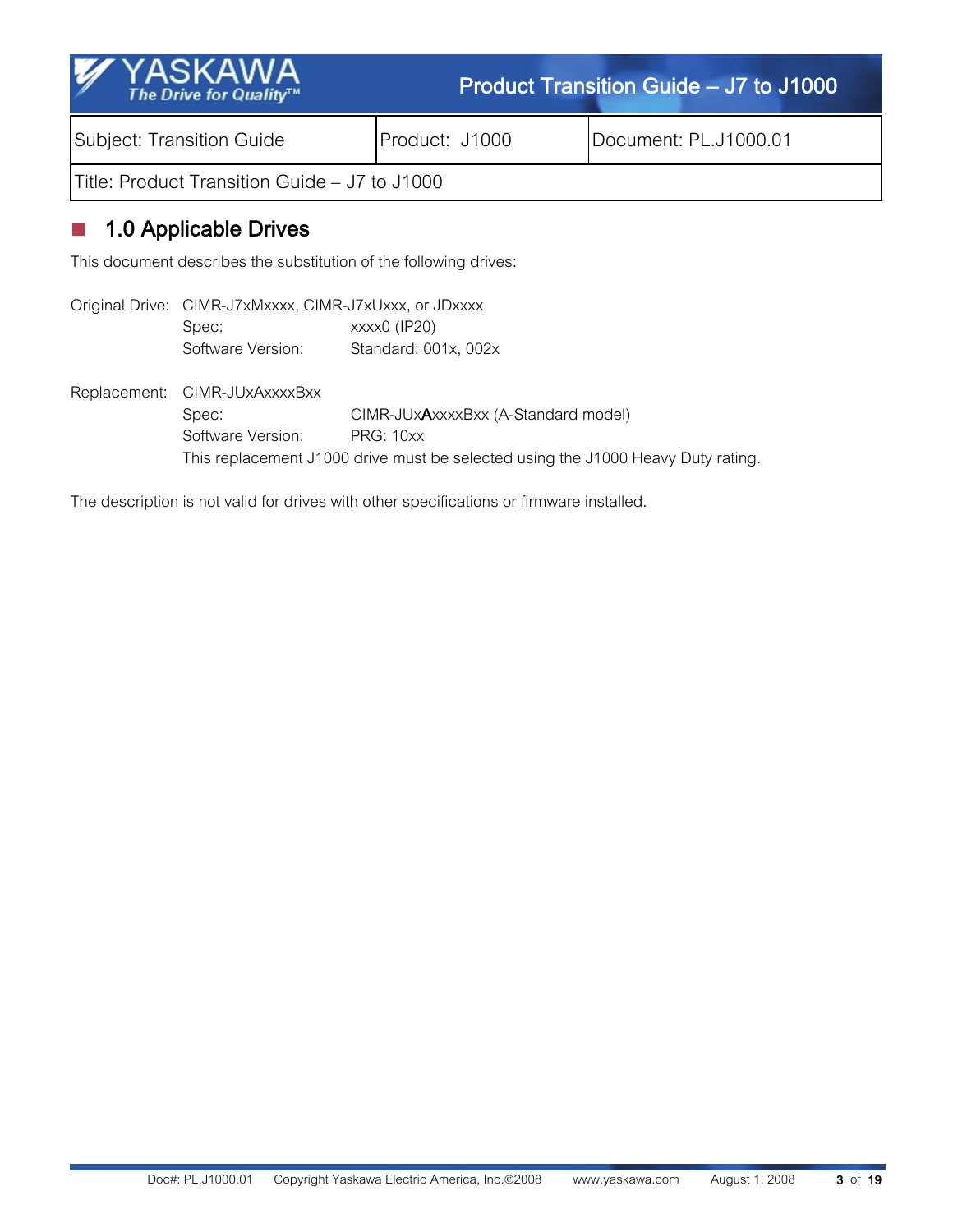| Y YASKAWA<br>The Drive for Quality™ | Product Transition Guide – J7 to J1000 |                       |  |  |
|-------------------------------------|----------------------------------------|-----------------------|--|--|
| Subject: Transition Guide           | Product: J1000                         | Document: PL.J1000.01 |  |  |

Title: Product Transition Guide – J7 to J1000

## 2.0 Drive Replacement Checklist

|                           | Item                         | Checkpoints                                                                                                                                                                                                                                                                                                                                                                                                                                                                                                                                                                                           | Checked? |
|---------------------------|------------------------------|-------------------------------------------------------------------------------------------------------------------------------------------------------------------------------------------------------------------------------------------------------------------------------------------------------------------------------------------------------------------------------------------------------------------------------------------------------------------------------------------------------------------------------------------------------------------------------------------------------|----------|
|                           | Basic                        | <b>Digital Operator Panel</b><br>Does the digital operator panel need to be mounted in the same location as<br>before?<br>- If necessary, attempt to mount the operator panel at the same location as<br>before.<br>Was a remote operator connected to the old unit?<br>- If so, do not attempt to connect the old remote operator panel to the J1000.<br>Refer to part 6 of this document for option replacements.<br><b>Special Specifications</b><br>Check the installed drive's specifications to make sure that it is compliant with the<br>standard specifications (no special firmware, etc.). |          |
| Hardware                  | Main and<br>Control          | <b>Wire Length</b><br>In the J7 drive, the main terminals are located at the top of the drive. The J1000<br>drive has all main terminals located at the bottom of the drive. Check to assure<br>that all cables are long enough to be connected without tension to the new drive.<br><b>Main Circuit Wires and Terminal Specifications</b>                                                                                                                                                                                                                                                            |          |
|                           | Terminals                    | Compare the occupied terminals of the old drive to the new drive's terminals<br>(shape, size, etc.). Check that all wires fit in the new drive's terminals, refer to part<br>4 of this document.                                                                                                                                                                                                                                                                                                                                                                                                      |          |
|                           | Software<br>Version          | <b>Check Software Version or for Special Software</b><br>Check the software number in the old drive to be sure that it can be replaced by<br>the J1000 drive. Refer to part 7.3 of this document.<br>- Ask your Yaskawa representative for help in identifying the software installed<br>on the drive that must be replaced and for additional replacement information.                                                                                                                                                                                                                               |          |
| Software                  | Parameter                    | <b>Check the Parameter Settings</b><br>Check the parameter settings of the J7 drive and perform a parameter transition to<br>the new parameters following part 7 of this document. Contact your Yaskawa<br>representative if there is special software installed or if a parameter is not<br>mentioned in this document.                                                                                                                                                                                                                                                                              |          |
|                           | Communi-<br>cation<br>Option | Is an Option Card Installed?<br>Check if any communication card options are installed.<br>- J7 options are NOT compatible with the J1000 drive and must be replaced.<br>- Communication cable connectors from J7 options are compatible to the J1000<br>options without rewiring.                                                                                                                                                                                                                                                                                                                     |          |
| Options,<br><b>Others</b> | Reactors.<br>Chokes          | Is an AC Reactor or DC Link Choke Installed?<br>AC Reactors or DC Link Chokes installed on a J7 drive are compatible with the<br>J1000 drive.                                                                                                                                                                                                                                                                                                                                                                                                                                                         |          |
|                           | Filters                      | Is an EMC Filter Installed?<br>Some EMC Filters installed on a J7 drive are compatible with the J1000 drive. For<br>details on filter replacements contact your Yaskawa representative.                                                                                                                                                                                                                                                                                                                                                                                                               |          |
|                           | Cables                       | <b>Extension Cables</b><br>The extension cables for remote operation used on a J7 drive are compatible with<br>the J1000 drive. However, the remote operator and the remote operator interface<br>are not compatible with the J1000 drive and must be replaced.                                                                                                                                                                                                                                                                                                                                       |          |

• For questions on installation, parameter settings or detailed parameter/ function descriptions see the instruction manual. Other technical questions should be referred to your Yaskawa representative.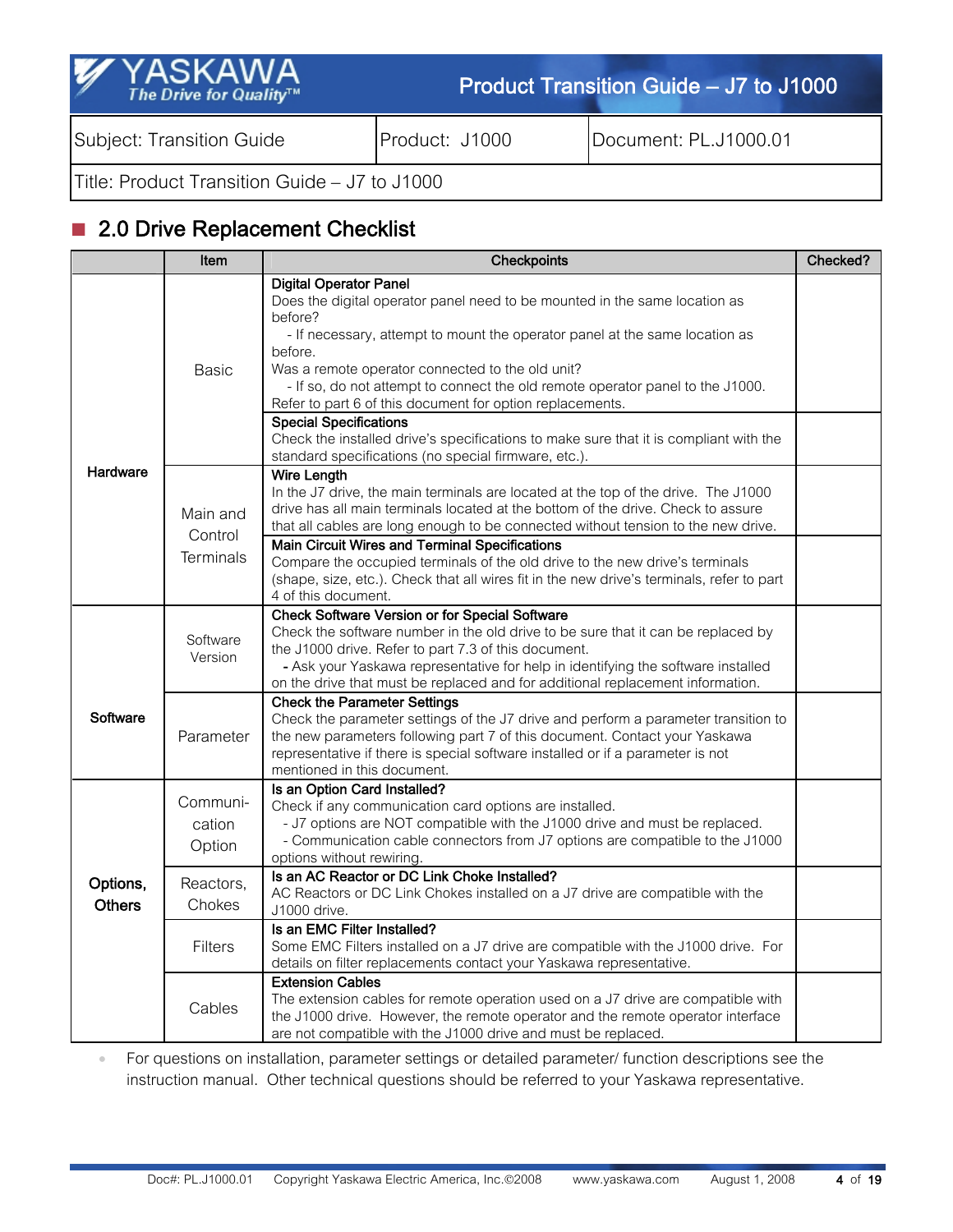| <b>YASKAWA</b><br>$\mathscr{A}$<br>The Drive for Quality™ |                | Product Transition Guide – J7 to J1000 |
|-----------------------------------------------------------|----------------|----------------------------------------|
| Subject: Transition Guide                                 | Product: J1000 | Document: PL.J1000.01                  |
| Title: Product Transition Guide – J7 to J1000             |                |                                        |

# ■ 3.0 Ratings Summary

<1>, <3>

| . .                      | <b>Maximum</b>                |                                     |                          | J7             |                                 |                               | J1000                                 |                          |                |                                 |                               |
|--------------------------|-------------------------------|-------------------------------------|--------------------------|----------------|---------------------------------|-------------------------------|---------------------------------------|--------------------------|----------------|---------------------------------|-------------------------------|
| Voltage<br><b>Class</b>  | <b>Motor</b><br>Power<br>(kW) | Model<br>No.<br>J7xM <sub>D</sub> x | Output<br>Power<br>(kVA) | <b>HP</b>      | Output<br><b>Current</b><br>(A) | Carrier<br>Frequency<br>(kHz) | Model<br>No.<br><b>JU<sub>L</sub></b> | Output<br>Power<br>(kVA) | HP             | Output<br><b>Current</b><br>(A) | Carrier<br>Frequency<br>(kHz) |
|                          | 0.1                           | B <sub>0</sub> P <sub>1</sub>       | 0.3                      | 1/8            | 0.8                             |                               | BA0001                                | 0.3                      | 1/8            | 0.8                             |                               |
| Single                   | 0.2                           | B <sub>0</sub> P <sub>2</sub>       | 0.6                      | 1/4            | 1.6                             |                               | <b>BA0002</b>                         | 0.6                      | 1/4            | 1.6                             |                               |
| Phase                    | 0.4                           | B <sub>0</sub> P <sub>4</sub>       | 1.1                      | 1/2            | 3.0                             | 10                            | BA0003                                | 1.1                      | 1/2            | 3.0                             | 10 <sup>°</sup>               |
| 200 V                    | 0.75                          | B0P7                                | 1.9                      | 3/4            | 5.0                             |                               | <b>BA0006</b>                         | 1.9                      | 3/4 &          | 5.0                             |                               |
|                          |                               |                                     |                          | & 1            |                                 |                               |                                       |                          | 1              |                                 |                               |
|                          | 1.5                           | B <sub>1P5</sub>                    | 3.0                      | 2              | 8.0                             | 7.5                           | <b>BA0010</b>                         | 3.0                      | 2              | 8.0                             | 8                             |
|                          | 0.1                           | 20P1                                | 0.3                      | 1/8            | 0.8                             |                               | 2A0001                                | 0.3                      | 1/8            | 0.8                             |                               |
|                          | 0.2                           | 20P2                                | 0.6                      | 1/4            | 1.6                             | 10                            | 2A0002                                | 0.6                      | 1/4            | 1.6                             | 10                            |
|                          | 0.4                           | 20P4                                | 1.1                      | 1/2            | 3.0                             |                               | 2A0004                                | 1.1                      | 1/2            | 3.0                             |                               |
| Three-                   | 0.75                          | 20P7                                | 1.9                      | 3/4            | 5.0                             |                               | 2A0006                                | 1.9                      | 3/4 &          | 5.0                             |                               |
| Phase                    |                               |                                     |                          | & 1            |                                 |                               |                                       |                          |                |                                 |                               |
| 200 V                    | 1.5                           | 21P5                                | 3.0                      | $\overline{2}$ | 8.0                             |                               | 2A0010                                | 3.0                      | $\overline{2}$ | 8.0                             |                               |
|                          | 2.2                           | 22P2                                | 4.2                      | 3              | 11.0                            | 7.5                           | 2A0012                                | 4.2                      | 3              | 11.0                            | 8                             |
|                          | 3.7                           | 23P7                                | 6.7                      | 5              | 17.5                            |                               | 2A0020                                | 6.7                      | 5              | 17.5                            |                               |
|                          | 0.2                           | 40P2                                | 0.9                      | 1/2            | 1.2                             |                               | 4A0001                                | 0.9                      | 1/2            | 1.2                             |                               |
|                          | 0.4                           | 40P4                                | 1.4                      | 3/4            | 1.8                             |                               | 4A0002                                | 1.4                      | 3/4            | 1.8                             |                               |
|                          | 0.75                          | 40P7                                | 2.6                      | 1 &            | 3.4                             |                               | 4A0004                                | 2.6                      | 1 & 2          | 3.4                             |                               |
| Three-<br>Phase<br>400 V |                               |                                     |                          | 2              |                                 | 7.5                           |                                       |                          |                |                                 | 8                             |
|                          | 1.5                           | 41P5                                | 3.7                      | 3              | 4.8                             |                               | 4A0005                                | 3.7                      | 3              | 4.8                             |                               |
|                          | 2.2                           | 42P2                                | 4.2                      | 3              | 5.5                             |                               | 4A0007                                | 4.2                      | 3              | 5.5                             |                               |
|                          | 2.2                           | 42P2                                | 4,2                      | 3              | 5,5                             |                               | 4A0009                                | 5.5                      | $\overline{4}$ | 7.2                             |                               |
|                          | 3.7                           | 43P7                                | 6.6                      | 5              | 8.6                             |                               | 4A0011                                | 7.0                      | 5              | 9.2                             |                               |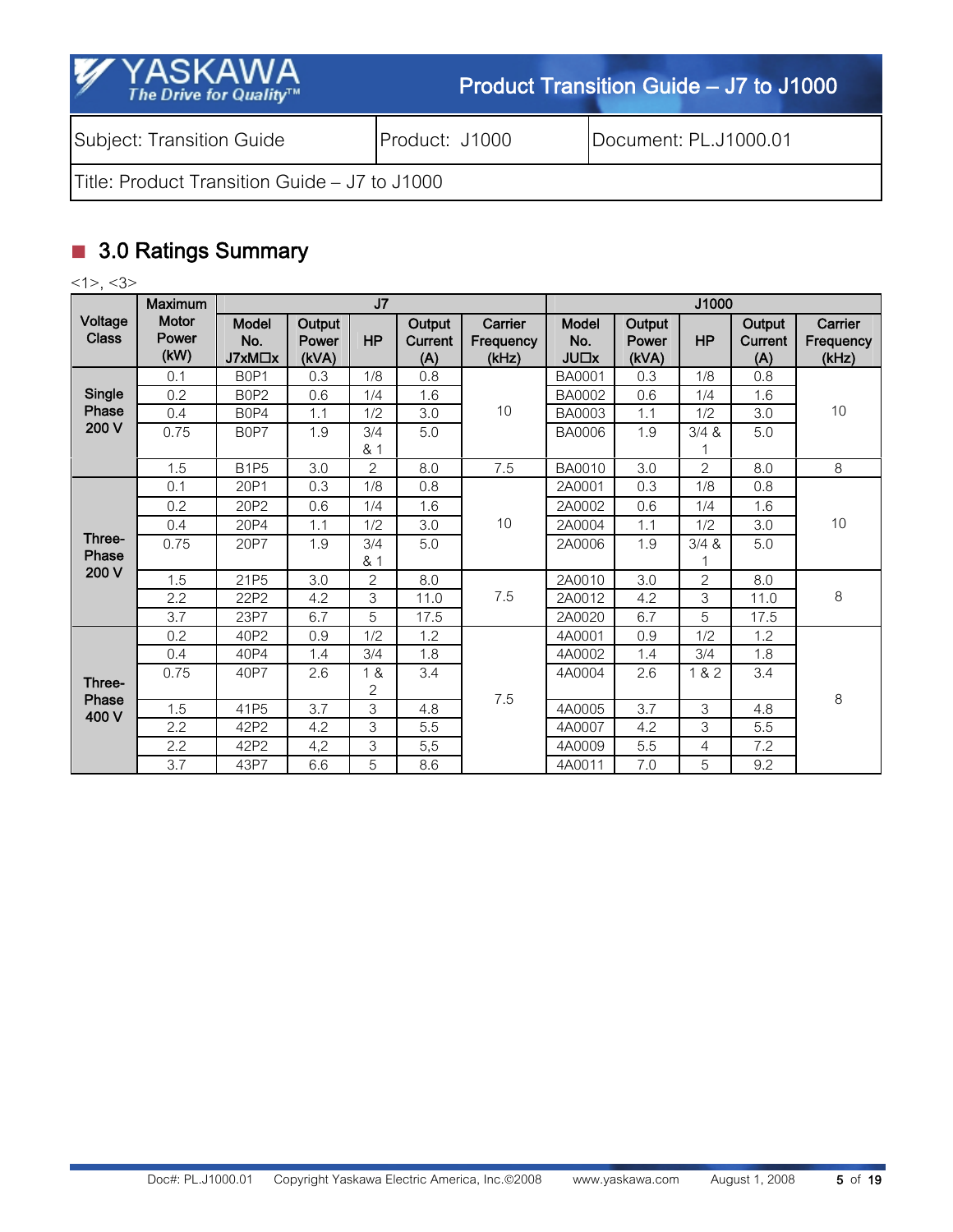| <b>Y</b> YASKAWA<br>The Drive for Quality™    | Product Transition Guide – J7 to J1000 |                       |  |  |  |  |
|-----------------------------------------------|----------------------------------------|-----------------------|--|--|--|--|
| Subject: Transition Guide                     | Product: J1000                         | Document: PL.J1000.01 |  |  |  |  |
| Title: Product Transition Guide – J7 to J1000 |                                        |                       |  |  |  |  |

## ■ 4.0 Terminals

■ 4.1 Main Circuit Terminals

Note: The J7 and J1000 drives may have different terminal sizes (depending on capacity); therefore, the terminals must be carefully checked before replacement. The main terminal functionality has not been changed.

| J7 Main<br>Terminals | <b>J1000 Main</b><br><b>Terminals</b> | <b>Note</b>                                                                                                                                                                                                                          |  |  |  |
|----------------------|---------------------------------------|--------------------------------------------------------------------------------------------------------------------------------------------------------------------------------------------------------------------------------------|--|--|--|
| R/L1                 | R/L1                                  | Power supply connection.                                                                                                                                                                                                             |  |  |  |
| S/L2                 | S/L2                                  | Note:                                                                                                                                                                                                                                |  |  |  |
| T/L3                 | T/L3                                  | In the J7 drive the power supply terminals are located at the top of the drive. In the J1000<br>the power supply terminals are located at the bottom of the drive. Cables must fit without<br>tension (replace or extend if needed). |  |  |  |
| U/T1                 | U/T1                                  |                                                                                                                                                                                                                                      |  |  |  |
| V/T2                 | V/T2                                  | Drive Output                                                                                                                                                                                                                         |  |  |  |
| W/T3                 | W/T3                                  |                                                                                                                                                                                                                                      |  |  |  |
|                      | <b>B1</b>                             | Braking resistor or external braking chopper connection.                                                                                                                                                                             |  |  |  |
|                      | <b>B2</b>                             | Braking resistor connection.                                                                                                                                                                                                         |  |  |  |
| $+1$                 | $+1$                                  | DC Link Choke connection, DC Power Supply input.                                                                                                                                                                                     |  |  |  |
| $+2$                 | $+2$                                  |                                                                                                                                                                                                                                      |  |  |  |
| $+1$                 | $+1$                                  |                                                                                                                                                                                                                                      |  |  |  |
|                      |                                       | DC Power Supply input, external braking transistor module connection.                                                                                                                                                                |  |  |  |
| ₹                    | 恚                                     | Grounding Terminal: For 200 V class: 100 $\Omega$ or less<br>For 400 V class: 10 $\Omega$ or less                                                                                                                                    |  |  |  |

### ■ 4.2 Control Terminals, Signal Levels

| <b>Terminal</b>             |           | <b>Function</b>                                                 |                                                                                        | <b>Signal Level</b>                                      |
|-----------------------------|-----------|-----------------------------------------------------------------|----------------------------------------------------------------------------------------|----------------------------------------------------------|
| J1000<br>J7                 |           |                                                                 | J <sub>7</sub>                                                                         | J1000                                                    |
| S <sub>1</sub>              |           | Multi-function input 1<br>(1: Run forward, 0: Stop)             |                                                                                        |                                                          |
| <b>S2</b>                   |           | Multi-function input 2<br>(1: Run reverse, 0: Stop)             |                                                                                        |                                                          |
| S3                          |           | Multi-function input 3<br>(J7: Fault Reset / J1000: Ext. Fault) | Photo coupler isolation<br>Photo coupler isolation<br>+24 Vdc, 8 mA<br>$+24$ Vdc, 8 mA |                                                          |
| <b>S4</b>                   |           | Multi-function input 4<br>(J7: Ext. Fault / J1000: Fault Reset) |                                                                                        |                                                          |
| S <sub>5</sub>              |           | Multi-function input 5 (Multi speed 1)                          |                                                                                        |                                                          |
| <b>SC</b>                   |           | Multi-function input common.                                    |                                                                                        |                                                          |
| <b>FS</b>                   | $+V$      | Analog input power supply.                                      | $+12$ Vdc, max. 20 mA                                                                  | $+10.5$ Vdc, max. 20 mA                                  |
| <b>FR</b><br>A <sub>1</sub> |           | Analog input 1<br>(Frequency Reference)                         | $0 \sim +10$ Vdc (20 kΩ)<br>0 or 4-20 mA (250 $\Omega$ )                               | $0 \sim +10$ Vdc (20 kΩ)<br>0 or 4-20 mA (250 $\Omega$ ) |
| FC                          | <b>AC</b> | Analog input common.                                            | 0V                                                                                     |                                                          |
| <b>MA</b>                   |           | Change over contact output (NO).<br>(Fault)                     | Maximum Load<br>Maximum Load                                                           |                                                          |
| <b>MB</b>                   |           | Change over contact output (NC).<br>(Fault)                     | 250 Vac, 10 mA ~ 1A<br>30 Vdc, 10 mA $\sim$ 1 A                                        | 250 Vac, 10 mA ~ 1A<br>30 Vdc, 10 mA $\sim$ 1 A          |
| <b>MC</b>                   |           | Change over contact output common.                              |                                                                                        |                                                          |
| <b>AM</b>                   |           | Analog output.                                                  | $0 \sim +10$ Vdc.                                                                      | $0 \sim +10$ Vdc.                                        |
| <b>AC</b>                   |           | Analog output GND                                               | Maximum 2 mA<br><b>Resolution 8 Bit</b>                                                | maximum 2 mA<br>Resolution 8 Bit                         |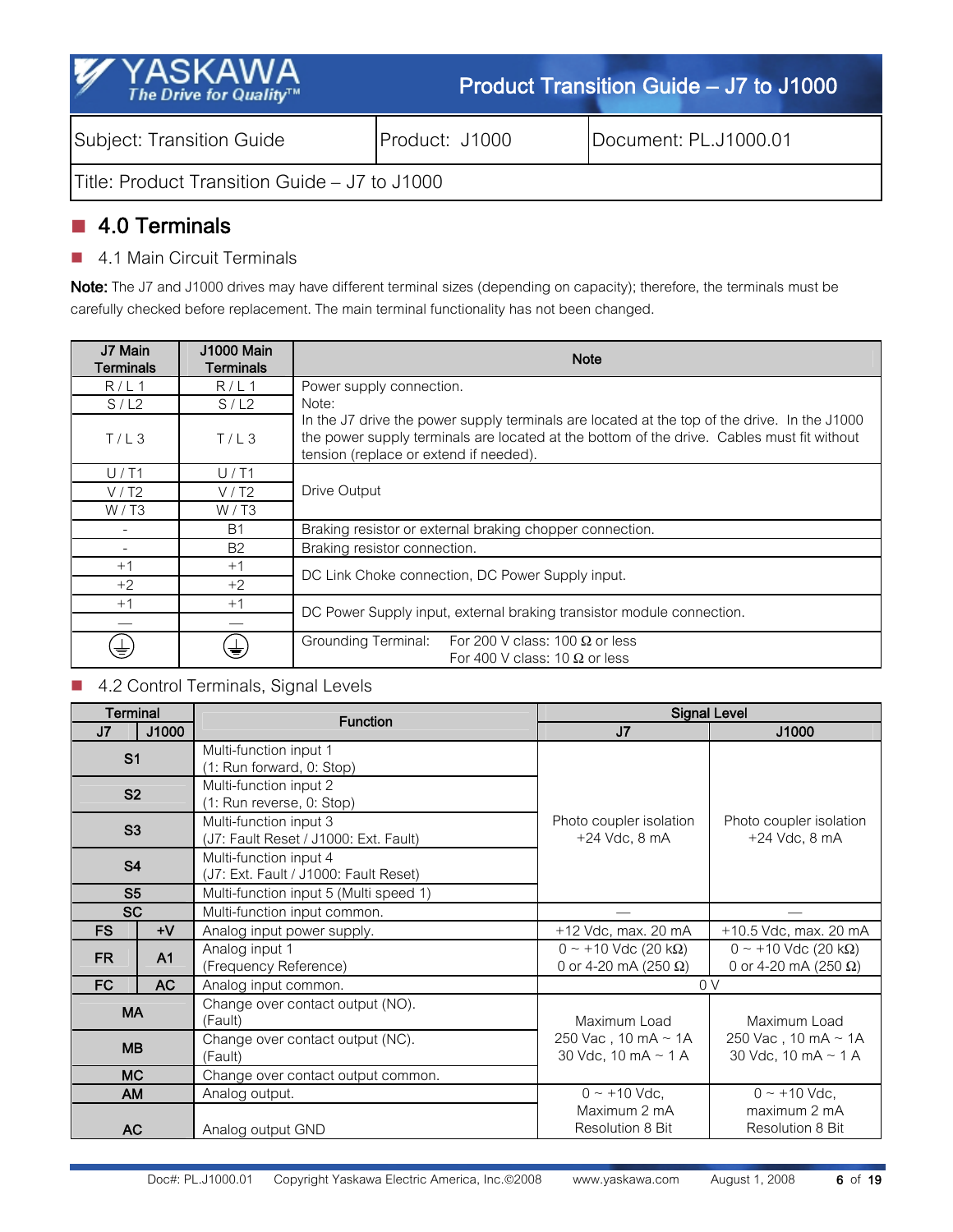| <b>Y</b> YASKAWA<br>The Drive for Quality™    | Product Transition Guide - J7 to J1000 |                       |  |  |
|-----------------------------------------------|----------------------------------------|-----------------------|--|--|
| Subject: Transition Guide                     | Product: J1000                         | Document: PL.J1000.01 |  |  |
| Title: Product Transition Guide – J7 to J1000 |                                        |                       |  |  |

#### ■ 4.3 DIP Switches

Note: When replacing a J7 drive with a J1000 drive, verify that DIP Switches (S1 and S3) are set properly.

| <b>Function</b>                |               |                | <b>J1000</b>                    |            |  |
|--------------------------------|---------------|----------------|---------------------------------|------------|--|
|                                | <b>Switch</b> | <b>Default</b> | <b>Default</b><br><b>Switch</b> |            |  |
| NPN / PNP Selection            | SW7           | NPN            | C <sub>2</sub><br>◡◡            | SINK (NPN) |  |
| Analog input 1 level selection | SW8           | Voltage        | $\sim$<br>ັ                     | Voltage    |  |

### ■ 4.4 Main Terminal Size / Electric Wire Differences

#### Note: The J7 drive has main terminals at the top and bottom, while the J1000 drive has all main terminals at the bottom. Ensure that all wires fit without tension.  $\left(\frac{1}{\sqrt{2}}\right)$  = Ground Terminal

| Voltage<br><b>Class</b>     | <b>Drive</b> | CIMR-<br><b>JUL</b>                              | <b>Terminal Symbol</b>                                                                                                            | <b>Screw</b><br><b>Size</b> | <b>Tightening</b><br>Torque<br>N.m<br>$(lb - in.)$                            | <b>Wire Size</b><br>mm <sup>2</sup><br>(AWG) | Recommended<br><b>Wire Size</b><br>mm <sup>2</sup><br>(AWG) |
|-----------------------------|--------------|--------------------------------------------------|-----------------------------------------------------------------------------------------------------------------------------------|-----------------------------|-------------------------------------------------------------------------------|----------------------------------------------|-------------------------------------------------------------|
|                             | J7           | 20P1<br>20P2<br>20P4<br>20P7<br>2A0001<br>2A0002 | R/L1, S/L2, T/L3,<br>$-$ , +1, +2, $\oplus$<br>U / T1, V / T2, W / T3<br>R/L1, S/L2, T/L3,<br>U / T1, V / T2, W / T3,             | M3.5                        | $0.8 \sim 1.0$<br>$(7.1 \text{ to } 8.9)$<br>1.24<br>(11.0)<br>$0.8 \sim 1.0$ | $0.75 - 2.0$<br>$(18 \text{ to } 14)$        | $\overline{2}$<br>(14)                                      |
| Three $-$<br>Phase<br>200 V | J1000<br>J7  | 2A0004<br>2A0006<br>21P <sub>5</sub>             | $-$ , +1, +2, B1, B2,<br>$\bigcirc$ (2 terminals)<br>R/L1, S/L 2, T/L3,<br>U / T1, V / T2, W / T3,<br>$-$ , +1, +2<br>$\bigoplus$ | M3.5                        | $(7.1 \text{ to } 8.9)$<br>$0.8 \sim 1.0$<br>$(7.1 \text{ to } 8.9)$          | $2.0 \sim 5.5$<br>$(14 \text{ to } 10)$      | $\overline{2}$<br>(14)                                      |
|                             | J1000        | 2A0010                                           | R/L1, S/L2, T/L3,<br>U / T1, V / T2, W / T3,<br>$-$ , +1, +2, B1, B2<br>$\bigcirc$ (2 terminals)                                  | M4                          | $1.2 \sim 1.5$<br>$(10.6 \text{ to } 13.3)$                                   | $2.0 - 5.5$<br>(14 to 10)                    | $\overline{2}$<br>(14)<br>3.5<br>(12)                       |
|                             | J7           | 22P2                                             | R/L1, S/L2, T/L3,<br>U / T1, V / T2, W / T3,<br>$-$ , +1, +2, $\oplus$                                                            | M3.5                        | $0.8 - 1.0$<br>$(7.1 \text{ to } 8.9)$                                        | $2.0 \sim 5.5$                               | 3.5                                                         |
|                             | J1000        | 2A0012                                           | R / L1, S / L2, T / L3,<br>U / T1, V / T2, W / T3,<br>$-$ , +1, +2, B1, B2,<br>$\odot$ (2 terminals)                              | M4                          | $1.2 \sim 1.5$<br>$(10.6 \text{ to } 13.3)$                                   | (14 to 10)                                   | (12)                                                        |
|                             | J7           | 23P7                                             | R / L1, S / L2, T / L3,<br>U / T1, V / T2, W / T3,<br>$-$ , +1, +2, $\oplus$                                                      |                             | $1.2 \sim 1.5$                                                                | $2.0 \sim 5.5$                               | 5.5                                                         |
|                             | J1000        | 2A0020                                           | R/L1, S/L 2, T/I3, U<br>/ T1, V / T2, W / T3, $-$ ,<br>+1, +2, B1, B2, $\bigoplus$ (2)<br>terminals)                              | M4                          | $(10.6 \text{ to } 13.3)$                                                     | (14 to 10)                                   | (10)                                                        |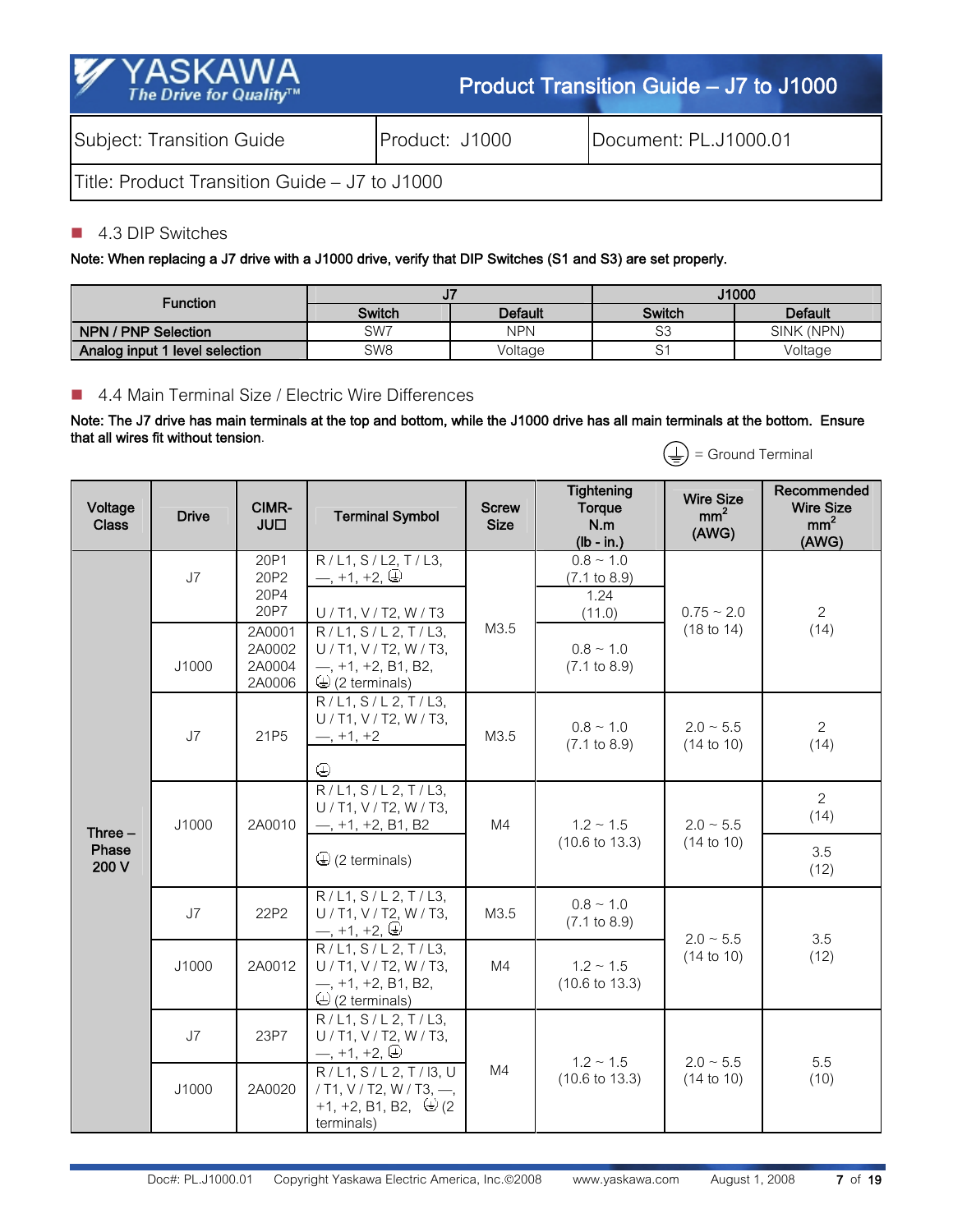Subject: Transition Guide **Product: J1000** Document: PL.J1000.01

SK

The Drive for Quality<sup>TM</sup>

| Voltage<br><b>Class</b> | <b>Drive</b> | CIMR-<br><b>UUL</b>                      | <b>Terminal Symbol</b>                                                                                     | <b>Screw</b><br><b>Size</b>                                                | <b>Tightening</b><br>Torque<br>N.m<br>$(lb - in.)$      | <b>Wire Size</b><br>mm <sup>2</sup><br>(AWG) | Recommended<br><b>Wire Size</b><br>mm <sup>2</sup><br>(AWG) |
|-------------------------|--------------|------------------------------------------|------------------------------------------------------------------------------------------------------------|----------------------------------------------------------------------------|---------------------------------------------------------|----------------------------------------------|-------------------------------------------------------------|
|                         | J7           | B0P1<br>B0P2<br>B0P4                     | R/L1, S/L2,<br>$-$ , +1, +2, $\oplus$<br>U / T1, V / T2, W / T3                                            | M3.5                                                                       | $0.8 \sim 1.0$<br>$(7.1 \text{ to } 8.9)$<br>1.24(11.0) | $0.75 - 2.0$                                 | $\mathbf{2}^{\prime}$                                       |
|                         | J1000        | BA0001<br>BA0002<br>BA0003               | R/L1, S/L2,<br>U / T1, V / T2, W /<br>$T3, -$ , +1, +2, B1, B2,<br>$\bigcirc$ (2 terminals)                |                                                                            | $0.8 \sim 1.0$<br>$(7.1 \text{ to } 8.9)$               | (18 to 14)                                   | (14)                                                        |
| $Single -$<br>Phase     | J7           | B0P7                                     | R / L1, S / L2,<br>U / T1, V / T2, W / T3,<br>$-$ , +1, +2<br>$\bigoplus$                                  | M3.5                                                                       | $0.8 \sim 1.0$<br>$(7.1 \text{ to } 8.9)$               | $2.0 - 5.5$                                  | 3.5<br>(12)<br>$\overline{2}$<br>(14)                       |
| 200 V                   | J1000        | <b>BA0006</b>                            | R / L1, S / L2,<br>$U/T1$ , V / T2, W / T3,<br>$-$ , +1, +2, B1, B2,<br>$\bigcirc$ (2 terminals)           | M4                                                                         | $1.2 \sim 1.5$<br>$(10.6 \text{ to } 13.3)$             | (14 to 10)                                   | $\overline{2}$<br>(14)                                      |
|                         | J7           | B <sub>1P5</sub>                         | R/L1, S/L2,<br>$U/T1$ , V / T2, W / T3,<br>$-$ , +1, +2<br>⊕                                               | M3.5                                                                       | $0.8 \sim 1.0$<br>$(7.1 \text{ to } 8.9)$               | $2.0 - 5.5$                                  | 5.5<br>(10)<br>2(14)                                        |
|                         | J1000        | BA0010                                   | R/L1, S/L2,<br>U / T1, V / T2, W / T3,<br>$\bigcirc$ (2 terminals)<br>$-$ , +1, +2, B1, B2,                | M4                                                                         | $1.2 \sim 1.5$<br>$(10.6 \text{ to } 13.3)$             | (14 to 10)                                   | 3.5<br>(12)<br>5.5(10)                                      |
|                         | J7           | 40P2<br>40P4<br>40P7<br>41P <sub>5</sub> | R / L1, S / L2, T / L3,<br>U / T1, V / T2, W / T3,<br>$-$ , +1, +2, $\oplus$                               | M3.5                                                                       | $0.8 \sim 1.0$<br>$(7.1 \text{ to } 8.9)$               | $2.0 - 5.5$                                  | 2                                                           |
|                         | J1000        | 4A0001<br>4A0002<br>4A0004<br>4A0005     | R/L1, S/L2, T/L3,<br>U / T1, V / T2, W / T3,<br>$-$ , +1, +2, B1, B2,<br>$\bigcirc$ (2 terminals)          | $(14 \text{ to } 10)$<br>$1.2 \sim 1.5$<br>M4<br>$(10.6 \text{ to } 13.3)$ |                                                         |                                              | (14)                                                        |
| Three $-$<br>Phase      | J7           | 42P2                                     | R/L1, S/L2, T/L3,<br>U / T1, V / T2, W / T3,<br>$-$ , +1, +2, $\oplus$                                     |                                                                            | $1.2 \sim 1.5$                                          | $2.0 - 5.5$                                  | $\overline{2}$                                              |
| 400 V                   | J1000        | 4A0007                                   | $\overline{R/L1}$ , S/L 2, T/L3,<br>U/T1, V/T2, W/T3,<br>$-$ , +1, +2, B1, B2,<br>$\bigcirc$ (2 terminals) | M4                                                                         | $(10.6 \text{ to } 13.3)$                               | $(14 \text{ to } 10)$                        | (14)                                                        |
|                         | J7           | 43P0<br>43P7                             | R / L1, S / L2, T / L3,<br>U / T1, V / T2, W / T3,<br>$-$ , $+1$ , $+2$<br>$\overline{\oplus}$             | M4                                                                         | $1.2 \sim 1.5$<br>$(10.6 \text{ to } 13.3)$             | $2.0 - 5.5$<br>(14 to 10)                    | $\overline{2}$<br>(14)<br>3.5(12)                           |
|                         | J1000        | 4A0009<br>4A0011                         | R / L1, S / L2, T / L3,<br>$U/T1$ , V / T2, W / T3,<br>$-$ , +1, +2, B1, B2<br>$\bigcirc$ (2 terminals)    | M4                                                                         | $1.2 \sim 1.5$<br>$(10.6 \text{ to } 13.3)$             | $2.0 - 5.5$<br>(14 to 10)                    | $\overline{2}$<br>(14)<br>3.5<br>(12)                       |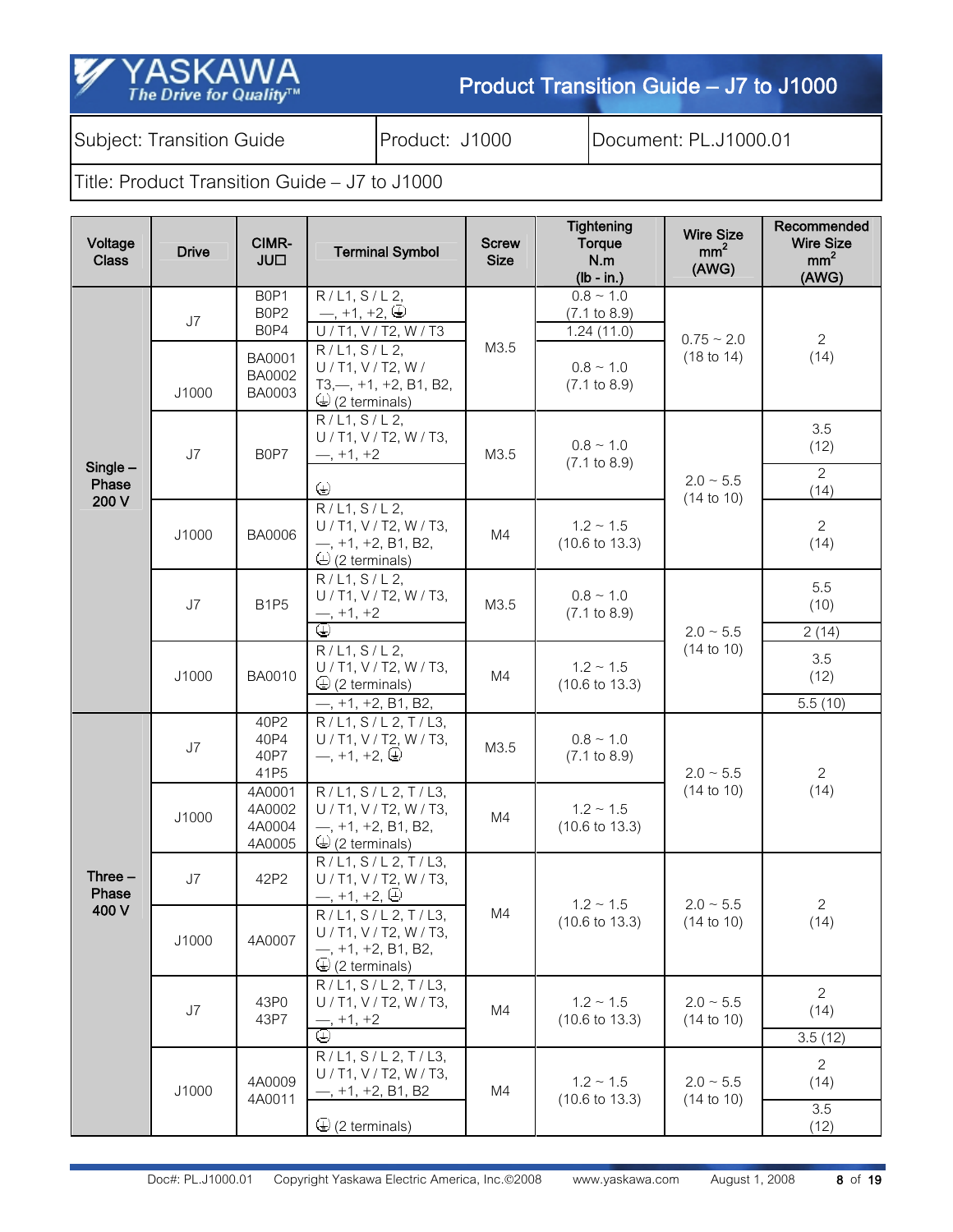| <b>YASKAWA</b><br><b>SIL</b><br>The Drive for Quality™ |                | Product Transition Guide – J7 to J1000 |  |  |  |  |  |  |
|--------------------------------------------------------|----------------|----------------------------------------|--|--|--|--|--|--|
| Subject: Transition Guide                              | Product: J1000 | Document: PL.J1000.01                  |  |  |  |  |  |  |
| Title: Product Transition Guide - J7 to J1000          |                |                                        |  |  |  |  |  |  |

### ■ 4.5 Control Terminal and Wire Sizes

| Voltage<br><b>Class</b> | <b>Drive</b> | <b>Terminal Symbol</b>             | <b>Screw</b><br><b>Size</b> | <b>Tightening</b><br>Torque<br>N.m<br>$(lb - in.)$ | <b>Wire Size</b><br>mm <sup>2</sup><br>(AWG)                                                          | Recommended<br><b>Wire Size</b><br>mm <sup>2</sup><br>(AWG) |  |
|-------------------------|--------------|------------------------------------|-----------------------------|----------------------------------------------------|-------------------------------------------------------------------------------------------------------|-------------------------------------------------------------|--|
| <b>All</b>              | J7           | S1 - S5, SC, FS, FR,<br>FC, AM, AC | M <sub>2</sub>              | $0.22 \sim 0.25$                                   | Flexible: $0.5 \sim 0.75$<br>(20 to 18)<br>$0.5 \sim 1.25$<br>Solid:<br>(20 to 18)                    | 0.75                                                        |  |
|                         | J1000        | S1 - S5, SC, V+, A1,<br>AC, AM, AC |                             | $(1.9 \text{ to } 2.2)$                            | Flexible: $0.25 \sim 1.0$<br>$(24 \text{ to } 18)$<br>$0.25 - 1.5$<br>Solid:<br>$(24 \text{ to } 16)$ | (18)                                                        |  |
|                         | J7           |                                    | M <sub>3</sub>              | $0.5 - 0.6$<br>$(4.4 \text{ to } 5.3)$             | Flexible: $0.5 \sim 0.75$<br>(20 to 18)<br>$0.5 \sim 1.25$<br>Solid:<br>(20 to 18)                    | 0.75                                                        |  |
|                         | J1000        | MA, MB, MC                         |                             |                                                    | Flexible: $0.25 \sim 1.0$<br>$(24 \text{ to } 18)$<br>$0.25 - 1.5$<br>Solid:<br>$(24 \text{ to } 16)$ | (18)                                                        |  |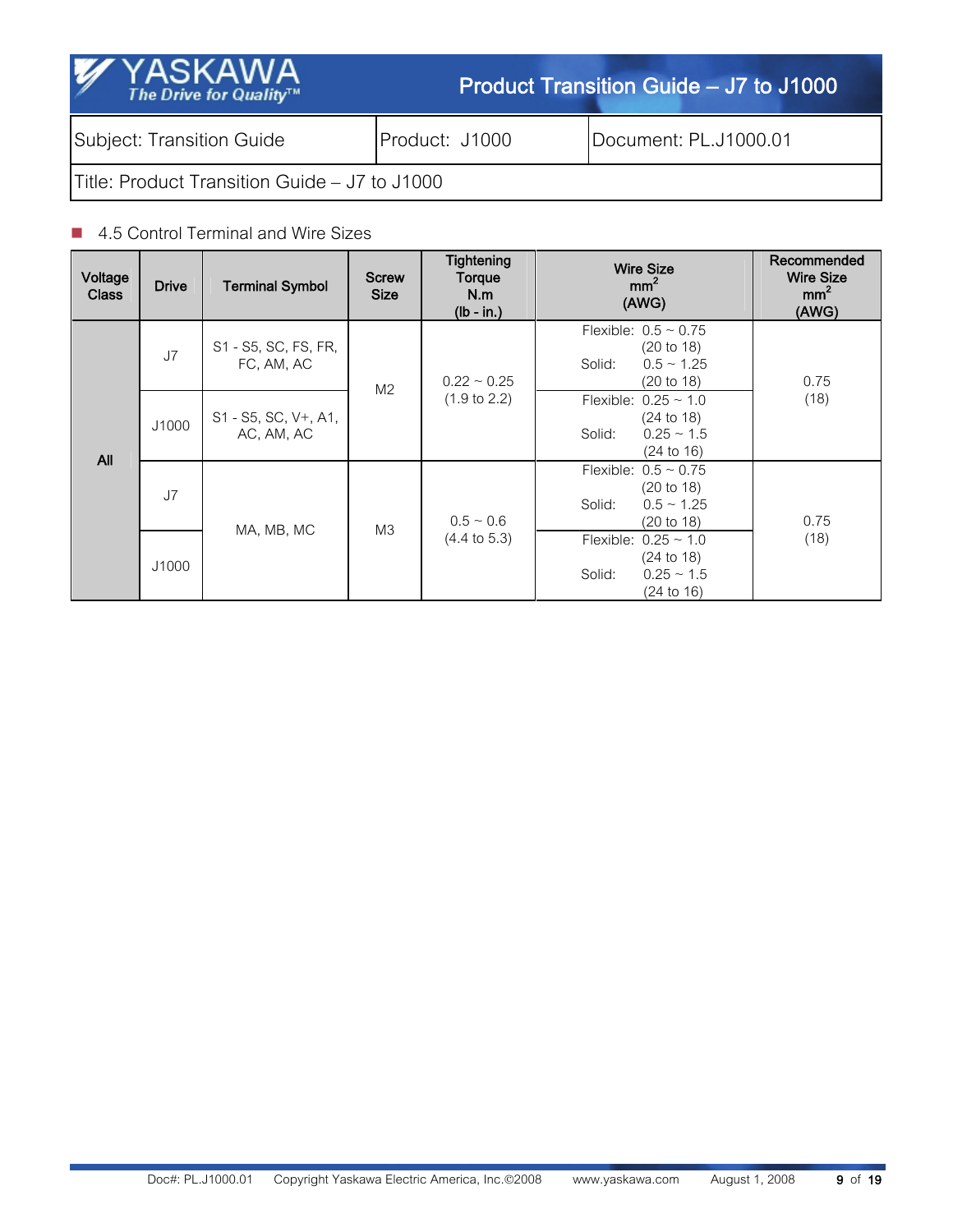| <b>YASKAWA</b><br>W<br>The Drive for Quality™ |                | Product Transition Guide – J7 to J1000 |  |  |  |  |  |  |
|-----------------------------------------------|----------------|----------------------------------------|--|--|--|--|--|--|
| Subject: Transition Guide                     | Product: J1000 | Document: PL.J1000.01                  |  |  |  |  |  |  |
| Title: Product Transition Guide – J7 to J1000 |                |                                        |  |  |  |  |  |  |

# ■ 5.0 Dimensions

Note: The tables below show dimension differences between the J7 and the J1000 (in mm and in) and the required parts for the drive replacement (J7 dimensions are without potentiometer knob).

| Voltage            | J <sub>7</sub>             | J <sub>7</sub>                      |     |              | J1000          | J1000     |           |       |
|--------------------|----------------------------|-------------------------------------|-----|--------------|----------------|-----------|-----------|-------|
| <b>Class</b>       | CIMR-<br>J7xM <sub>D</sub> | H<br>D<br>W<br>(mm)<br>(mm)<br>(mm) |     | CIMR-<br>JU□ | W<br>(mm)      | H<br>(mm) | D<br>(mm) |       |
|                    | B0P10                      |                                     |     | 70           | <b>BA0001B</b> |           |           | 76    |
| Single             | <b>B0P20</b>               | 68                                  |     |              | <b>BA0002B</b> | 68        |           |       |
| Phase 200 V        | <b>B0P40</b>               |                                     | 128 | 112          | B10003B        |           | 128       | 118   |
|                    | <b>B0P70</b>               | 108                                 |     | 129          | <b>BA0006B</b> | 108       |           | 137.5 |
|                    | B1P50                      |                                     |     | 154          | <b>BA0010B</b> |           |           | 154   |
|                    | 20P10                      |                                     |     | 70           | 2A0001B        | 68        |           | 76    |
|                    | 20P20                      | 68<br>108                           | 128 |              | 2A0002B        |           | 128       |       |
| <b>Three Phase</b> | 20P40                      |                                     |     | 102          | 2A0004B        |           |           | 108   |
| 200 V              | 20P70                      |                                     |     | 122          | 2A0006B        |           |           | 128   |
|                    | 21P50                      |                                     |     | 129          | 2A0010B        | 108       |           | 129   |
|                    | 21P20                      |                                     |     | 154          | 2A0012B        |           |           | 137.5 |
|                    | 23P70                      | 140                                 |     | 161          | 2A0020B        | 140       |           | 143   |
|                    | 40P20                      |                                     |     | 81           | 4A0001B        |           |           | 81    |
|                    | 40P40                      |                                     |     | 99           | 4A0002B        |           |           | 99    |
| <b>Three Phase</b> | 40P70                      | 108                                 | 128 | 129          | 4A0004B        | 108       | 128       | 137.5 |
| 400 V              | 41P50                      |                                     |     | 154          | 4A0005B        |           |           | 154   |
|                    | 42P20                      |                                     |     |              | 4A0007B        |           |           |       |
|                    | 43P70                      | 140                                 |     | 161          | 4A0011B        | 140       |           | 143   |

| Voltage                     | J <sub>7</sub>             |      | J <sub>7</sub> |      | J1000                | J1000 |      |      |
|-----------------------------|----------------------------|------|----------------|------|----------------------|-------|------|------|
| <b>Class</b>                | CIMR-<br>J7xM <sub>D</sub> | W    | н              | D    | CIMR-<br><b>JULI</b> | W     | н    | D    |
|                             |                            | (in) | (in)           | (in) |                      | (in)  | (in) | (in) |
|                             | B0P10                      |      |                | 2.76 | <b>BA0001B</b>       |       |      | 2.99 |
| Single                      | <b>B0P20</b>               | 2.68 |                |      | <b>BA0002B</b>       | 2.68  |      |      |
| Phase 200 V                 | <b>B0P40</b>               |      | 5.04           | 4.41 | B10003B              |       | 5.04 | 4.65 |
|                             | B0P70                      | 4.25 |                | 5.08 | <b>BA0006B</b>       | 4.25  |      | 5.41 |
|                             | B1P50                      |      |                | 6.06 | <b>BA0010B</b>       |       |      | 6.06 |
|                             | 20P10                      |      | 5.04           | 2.76 | 2A0001B              |       | 5.04 | 2.99 |
|                             | 20P20                      | 2.68 |                |      | 2A0002B              | 2.68  |      |      |
|                             | 20P40                      |      |                | 4.02 | 2A0004B              |       |      | 4.25 |
| <b>Three Phase</b><br>200 V | 20P70                      |      |                | 4.80 | 2A0006B              |       |      | 5.04 |
|                             | 21P <sub>50</sub>          | 4.25 |                | 5.08 | 2A0010B              | 4.25  |      | 5.08 |
|                             | 21P20                      |      |                | 6.06 | 2A0012B              |       |      | 5.41 |
|                             | 23P70                      | 5.51 |                | 6.34 | 2A0020B              | 5.51  |      | 5.63 |
|                             | 40P20                      |      |                | 3.19 | 4A0001B              |       |      | 3.19 |
|                             | 40P40                      |      |                | 3.90 | 4A0002B              |       |      | 3.90 |
| <b>Three Phase</b>          | 40P70                      | 4.25 | 5.04           | 5.08 | 4A0004B              | 4.25  |      | 5.41 |
| 400 V                       | 41P50                      |      |                | 6.06 | 4A0005B              |       | 5.04 | 6.06 |
|                             | 42P20                      |      |                |      | 4A0007B              |       |      |      |
|                             | 43P70                      | 5.51 |                | 6.34 | 4A0011B              | 5.51  |      | 5.63 |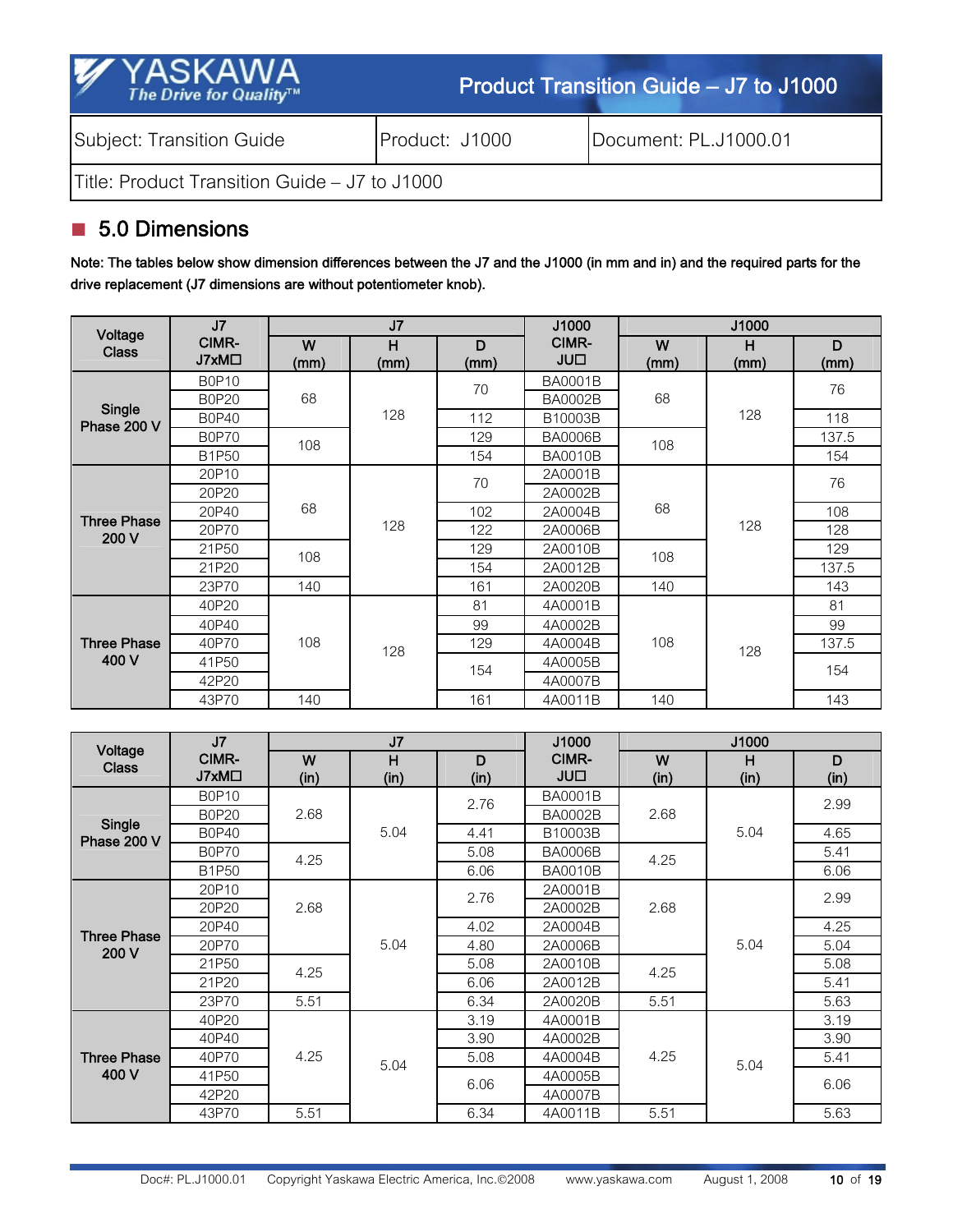| <b>M</b><br><b>YASKAWA</b><br>The Drive for Quality™ |                | Product Transition Guide – J7 to J1000 |  |  |  |  |  |  |
|------------------------------------------------------|----------------|----------------------------------------|--|--|--|--|--|--|
| Subject: Transition Guide                            | Product: J1000 | Document: PL.J1000.01                  |  |  |  |  |  |  |
| Title: Product Transition Guide – J7 to J1000        |                |                                        |  |  |  |  |  |  |

# 6.0 Option Replacements

The table below indicates potential option replacements.

#### Note: J7 options are not compatible with the J1000 drive.

| <b>Type</b>                            | <b>Description</b>                                                                            | J <sub>7</sub>                                                                                                           | J1000                                                                                                                      |
|----------------------------------------|-----------------------------------------------------------------------------------------------|--------------------------------------------------------------------------------------------------------------------------|----------------------------------------------------------------------------------------------------------------------------|
|                                        | Interface for Remote Operator                                                                 | SI-232 / J7                                                                                                              | SI-232 / J                                                                                                                 |
| <b>Serial</b><br><b>Communications</b> | Interface for RS-232 PC communication<br>(MEMOBUS / Modbus)                                   | SI-232 / J7C                                                                                                             | SI-232 / JC                                                                                                                |
|                                        | Interface for RS-422 / 485 communication<br>(MEMOBUS / Modbus)                                | SI-485 / J7                                                                                                              | $SI-485/J$                                                                                                                 |
|                                        | Remote operator without potentiometer                                                         | <b>JVOP-146</b>                                                                                                          | <b>JVOP-182</b>                                                                                                            |
| <b>Operator Panel</b>                  | Remote operator with potentiometer                                                            | <b>JVOP-144</b>                                                                                                          | Not Available                                                                                                              |
|                                        | Extension Cable 1 meter                                                                       | <b>UWR0051</b>                                                                                                           | <b>UWR0051</b>                                                                                                             |
|                                        | Extension Cable 3 meter                                                                       | <b>UWR0052</b>                                                                                                           | <b>UWR0052</b>                                                                                                             |
| <b>Potentiometer</b><br>Option         | To use a potentiometer on the drive for settings up the<br>frequency reference.               | Built-in                                                                                                                 | Al-V3 / J                                                                                                                  |
| <b>DIN Rail Mounting</b>               | Used to mount the drive on a DIN Rail.                                                        | EZZ08122x                                                                                                                | EZZ08122x                                                                                                                  |
| <b>AC Reactor</b>                      | 3% or 5% AC Line Reactor                                                                      | 05P00620-xxxx                                                                                                            | 05P00620-xxxx                                                                                                              |
| <b>DC Link Choke</b>                   | 3% DC Link Choke                                                                              | 05P00620-xxxx                                                                                                            | 05P00620-xxxx                                                                                                              |
| <b>Copy Unit</b>                       | Copy unit or keypads used to upload / download drive<br>parameters from one drive to another. | JV0P-140 or<br>JV0P-142<br>and<br>• SI-232 / J7 or / J7C<br>and<br>• UWR0051 (1 m)<br><b>or</b><br>$\cdot$ UWR0052 (3 m) | JV0P-182<br>(LED operator)<br>or JV0P-181<br>(USB Copy Unit)<br>and<br>• SI-232 / J or / J7C<br>and<br>· Same cables as J7 |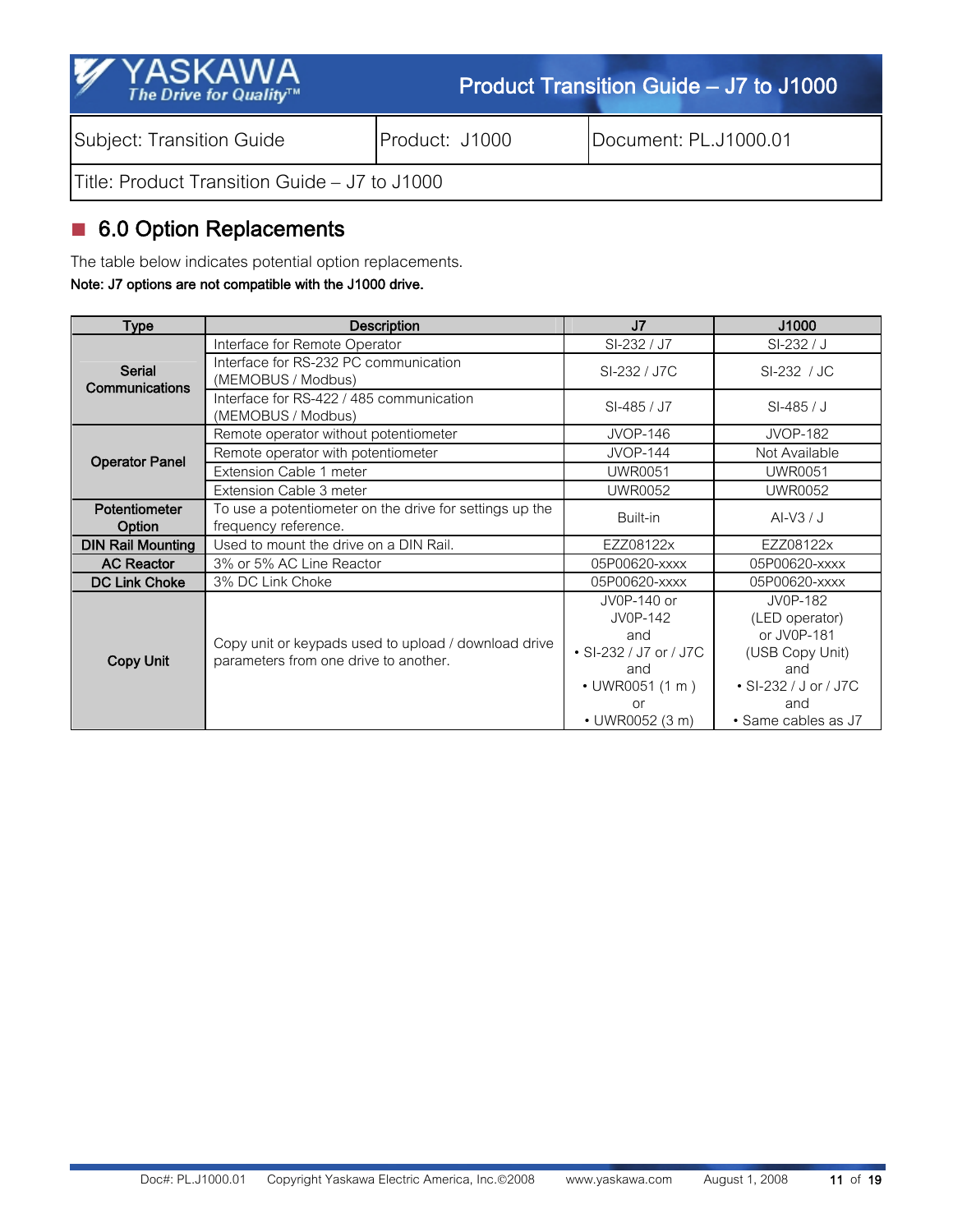| <b>Y</b> YASKAWA<br>The Drive for Quality™    |                | Product Transition Guide – J7 to J1000 |  |  |  |  |  |  |
|-----------------------------------------------|----------------|----------------------------------------|--|--|--|--|--|--|
| Subject: Transition Guide                     | Product: J1000 | Document: PL.J1000.01                  |  |  |  |  |  |  |
| Title: Product Transition Guide – J7 to J1000 |                |                                        |  |  |  |  |  |  |

## ■ 7.0 Parameter Settings

■ 7.1 Parameter Correspondence for Drive Replacement

Note:

- 1. Before setting up other parameters, verify that C6-01 is set to "0" (HD). Refer to the Technical Manual for details on the Normal and Heavy Duty selection.
- 2. Voltage values are valid for a 200 V drive. Voltage values double for the 400 V drive.

| <b>Drive</b>                                          | J <sub>7</sub>   |                         | J1000            |                         |                                                                                                                                                                                                                                                                                                                                                                                                                                                                                                                                                                                    |                                                                                  |
|-------------------------------------------------------|------------------|-------------------------|------------------|-------------------------|------------------------------------------------------------------------------------------------------------------------------------------------------------------------------------------------------------------------------------------------------------------------------------------------------------------------------------------------------------------------------------------------------------------------------------------------------------------------------------------------------------------------------------------------------------------------------------|----------------------------------------------------------------------------------|
| <b>Function</b><br>/ Parameter                        | Parameter<br>No. | <b>Initial</b><br>Value | Parameter<br>No. | <b>Initial</b><br>Value |                                                                                                                                                                                                                                                                                                                                                                                                                                                                                                                                                                                    | Comments                                                                         |
| <b>Parameter Access</b><br>Level                      |                  |                         | $A1-01$          | $\overline{c}$          | J7<br>$n01 \rightarrow 0$                                                                                                                                                                                                                                                                                                                                                                                                                                                                                                                                                          | J1000<br>A1-01 $\rightarrow$ 0                                                   |
| Initialization                                        |                  |                         | $A1-03$          | $\Omega$                | $n01 \rightarrow 1$                                                                                                                                                                                                                                                                                                                                                                                                                                                                                                                                                                | A1-01 $\rightarrow$ 2                                                            |
| <b>RUN command in</b><br><b>Programming Mode</b>      | n <sub>01</sub>  | $\mathbf{1}$            | $b1-08$          | $\overline{0}$          | $n01 \rightarrow 5$                                                                                                                                                                                                                                                                                                                                                                                                                                                                                                                                                                | A1-01 $\rightarrow$ 2<br>$b1-08 \rightarrow 1$                                   |
| <b>Fault History U2</b><br>Initialization             |                  |                         | $04 - 11$        | 0                       | $n01 \rightarrow 6$<br>$n01 \rightarrow 10$<br>$n01 \rightarrow 11$                                                                                                                                                                                                                                                                                                                                                                                                                                                                                                                | $04 - 11 \rightarrow 1$<br>A1-03 $\rightarrow$ 2220<br>$A1-03 \rightarrow 3330$  |
| <b>RUN Command Source</b><br>Selection                | n02              | $\mathbf{1}$            | $b1-02$          | 1                       | J <sub>7</sub><br>$n02 \rightarrow 0$<br>$n02 \rightarrow 1$<br>$n02 \rightarrow 2$                                                                                                                                                                                                                                                                                                                                                                                                                                                                                                | J1000<br>$b1-02 \rightarrow 0$<br>$b1-02 \rightarrow 1$<br>$b1-02 \rightarrow 2$ |
| <b>Frequency Reference</b><br><b>Source Selection</b> | n <sub>0.3</sub> | $\overline{2}$          | $h1-01$          | $\mathbf{1}$            | J7<br>J1000<br>$b1-01 \rightarrow 0 (A1-V3 / J$<br>$n03 \rightarrow 0$<br>option required)<br>$n03 \rightarrow 1$<br>$b1-01 \rightarrow 0$<br>$n03 \rightarrow 2$<br>$b1-01 \rightarrow 1$ & H3-01 $\rightarrow 0$<br>$n03 \rightarrow 3$<br>$b1-01 \rightarrow 1$ & H3-01 $\rightarrow 2$<br>$n03 \rightarrow 4$<br>$b1-01 \rightarrow 1$ & H3-01 $\rightarrow 3$<br>$n03 \rightarrow 6$<br>$b1-01 \rightarrow 2$<br>$(SI - 485 / J$ option<br>required)<br>When using A1 as frequency reference input,<br>make sure to set DIP switch S1 properly<br>(voltage or current input). |                                                                                  |
| <b>Stop Method Selection</b>                          | n <sub>04</sub>  | $\Omega$                | $b1-03$          | 0                       | J7<br>$n04 \rightarrow 0$<br>$n04 \rightarrow 1$                                                                                                                                                                                                                                                                                                                                                                                                                                                                                                                                   | J1000<br>$b1-03 \rightarrow 0$<br>$b1-03 \rightarrow 1$                          |
| <b>Reverse Run Prohibit</b><br><b>Selection</b>       | n05              | $\Omega$                | $b1-04$          | 0                       | J <sub>7</sub><br>$n05 \rightarrow 0$<br>$n05 \rightarrow 1$                                                                                                                                                                                                                                                                                                                                                                                                                                                                                                                       | J1000<br>$b1-04 \rightarrow 0$<br>$b1-04 \rightarrow 1$                          |
| <b>Digital Operator STOP</b><br><b>Key Function</b>   | n06              | $\overline{0}$          | $02 - 02$        | $\mathbf 1$             | J <sub>7</sub><br>$n06 \rightarrow 0$<br>$n06 \rightarrow 1$                                                                                                                                                                                                                                                                                                                                                                                                                                                                                                                       | J1000<br>$02 - 02 \rightarrow 1$<br>$02 - 02 \rightarrow 0$                      |
| <b>Frequency Reference in</b><br><b>Local Mode</b>    | n07              | $\overline{0}$          |                  |                         |                                                                                                                                                                                                                                                                                                                                                                                                                                                                                                                                                                                    | (No operator panel potentiometer)                                                |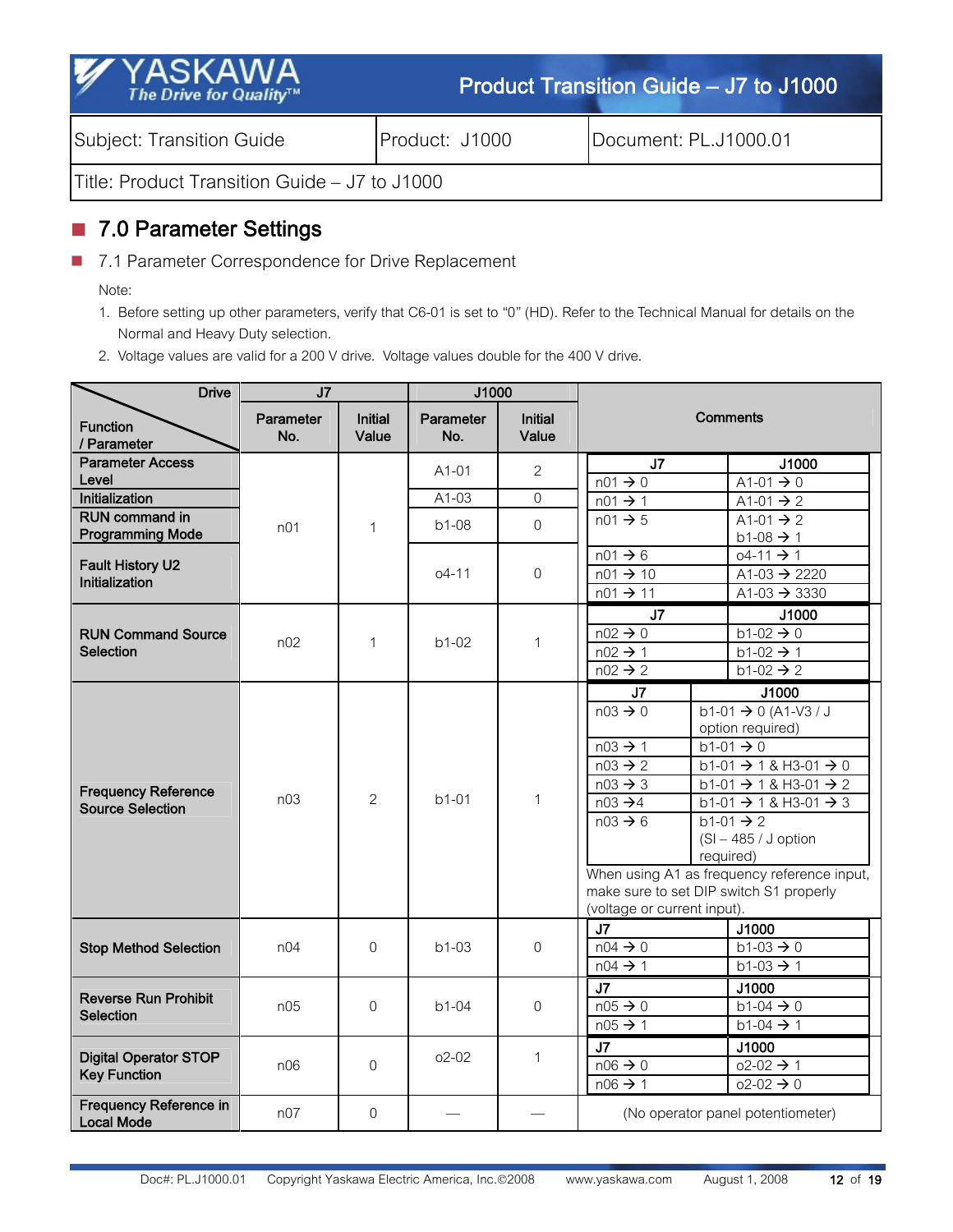Subject: Transition Guide **Product: J1000** Document: PL.J1000.01

SK

The Drive for Quality<sup>TM</sup>

| <b>Drive</b>                                                              | J <sub>7</sub>   |                         | J1000            |                         |                                                                                         |                                                                                  |
|---------------------------------------------------------------------------|------------------|-------------------------|------------------|-------------------------|-----------------------------------------------------------------------------------------|----------------------------------------------------------------------------------|
| <b>Function</b><br>/ Parameter                                            | Parameter<br>No. | <b>Initial</b><br>Value | Parameter<br>No. | <b>Initial</b><br>Value |                                                                                         | <b>Comments</b>                                                                  |
| <b>Frequency Reference</b><br>from Operator ENTER<br><b>Key Selection</b> | n08              | $\overline{0}$          | $02 - 05$        | $\overline{0}$          | J7<br>$n08 \rightarrow 0$<br>$n08 \rightarrow 1$                                        | J1000<br>$02 - 05 \rightarrow 0$<br>$02 - 05 \rightarrow 1$                      |
| <b>Maximum Output</b><br>Frequency                                        | n09              | 60.0 Hz                 | $E1-04$          | 60.0 Hz                 |                                                                                         |                                                                                  |
| <b>Maximum Output</b><br>Voltage                                          | n10              | 200.0V*                 | $E1-05$          | 200 V*                  |                                                                                         | * Values for a 400 V class drive are double.                                     |
| <b>Base Frequency</b>                                                     | n11              | 60.0 Hz                 | E1-06            | 60.0 Hz                 |                                                                                         |                                                                                  |
| <b>Middle Output</b><br>Frequency                                         | n12              | $1.5$ Hz                | $E1-07$          | $3.0$ Hz                |                                                                                         |                                                                                  |
| <b>Middle Output Voltage</b>                                              | n13              | 12.0 V*                 | E1-08            | 16.0 V*                 |                                                                                         | * Values for a 400 V class drive are double.                                     |
| <b>Minimum Output</b><br>Frequency                                        | n14              | $1.5$ Hz                | E1-09            | $1.5$ Hz                |                                                                                         |                                                                                  |
| Minimum Output<br>Voltage                                                 | n15              | 12.0 V*                 | $E1-10$          | 12.0 V*                 |                                                                                         | * Values for a 400 V class drive are double.                                     |
| <b>Acceleration Time 1</b>                                                | n16              | 10.0 s                  | $C1-01$          | 10.0 s                  |                                                                                         |                                                                                  |
| <b>Deceleration Time 1</b>                                                | n17              | 10.0 s                  | $C1-02$          | 10.0 s                  |                                                                                         |                                                                                  |
| <b>Acceleration Time 2</b>                                                | n18              | 10.0 s                  | $C1-03$          | 10.0 s                  |                                                                                         |                                                                                  |
| <b>Deceleration Time 2</b>                                                | n19              | 10.0 s                  | $C1-04$          | 10.0 s                  |                                                                                         |                                                                                  |
| S-Curve at<br><b>Acceleration Start</b>                                   |                  |                         | $C2-01$          |                         | J7:<br>Selection parameter (setting 0, 1, 2 and 3).<br>Same setting for all conditions. |                                                                                  |
| <b>S-Curve at Acceleration</b><br>End                                     | n20              | 0(0s)                   | $C2-02$          | 0.2s                    |                                                                                         |                                                                                  |
| <b>S-Curve at Deceleration</b><br><b>Start</b>                            |                  |                         | $C2-03$          |                         | J1000:<br>Numerical parameter (time must be set in                                      |                                                                                  |
| <b>S-Curve at Deceleration</b><br>End                                     |                  |                         | $C2-04$          | 0.0 s                   | seconds). The S-Curve is set separately for<br>each accel / decel profile selection.    |                                                                                  |
| Multiple Speed Ref. 1                                                     | n21              | 6.00 Hz                 | $d1-01$          | $0.00$ Hz               |                                                                                         |                                                                                  |
| <b>Multiple Speed Ref. 2</b>                                              | n22              | $0.00$ Hz               | $d1-02$          | $0.00$ Hz               |                                                                                         |                                                                                  |
| Multiple Speed Ref. 3                                                     | n23              | $0.00$ Hz               | $d1-03$          | $0.00$ Hz               |                                                                                         | $\overbrace{\qquad \qquad }^{ }$                                                 |
| Multiple Speed Ref. 4                                                     | n24              | $0.00$ Hz               | $d1-04$          | $0.00$ Hz               |                                                                                         | $\overbrace{\qquad \qquad }^{ }$                                                 |
| Multiple Speed Ref. 5                                                     | n25              | $0.00$ Hz               | $d1-05$          | $0.00$ Hz               |                                                                                         | $\overbrace{\qquad \qquad }^{}$                                                  |
| Multiple Speed Ref. 6                                                     | n26              | $0.00$ Hz               | $d1-06$          | $0.00$ Hz               |                                                                                         |                                                                                  |
| Multiple Speed Ref. 7                                                     | n27              | $0.00$ Hz               | $d1-07$          | $0.00$ Hz               |                                                                                         | $\overline{\phantom{m}}$                                                         |
| Multiple Speed Ref. 8<br><b>Jog Frequency</b>                             | n28<br>n29       | $0.00$ Hz<br>6.00 Hz    | d1-08<br>$d1-17$ | $0.00$ Hz<br>6.00 Hz    |                                                                                         |                                                                                  |
| <b>Frequency Reference</b>                                                |                  |                         |                  |                         |                                                                                         |                                                                                  |
| <b>Upper Limit</b>                                                        | n30              | 100%                    | $d2-01$          | 100%                    |                                                                                         |                                                                                  |
| <b>Frequency Reference</b><br><b>Lower Limit</b>                          | n31              | $0\%$                   | $d2-02$          | 0.0%                    |                                                                                         |                                                                                  |
| <b>Motor Rated Current</b>                                                | n32              |                         | $E2-01$          |                         |                                                                                         | Depends on the drive capacity.                                                   |
| <b>Motor Overheat</b><br>Protection                                       | n33              | $\overline{0}$          | $L1-01$          | $\mathbf 1$             | J <sub>7</sub><br>$n33 \rightarrow 0$<br>$n33 \rightarrow 1$<br>$n33 \rightarrow 2$     | J1000<br>$L1-01 \rightarrow 1$<br>$L1-01 \rightarrow 2$<br>$L1-01 \rightarrow 0$ |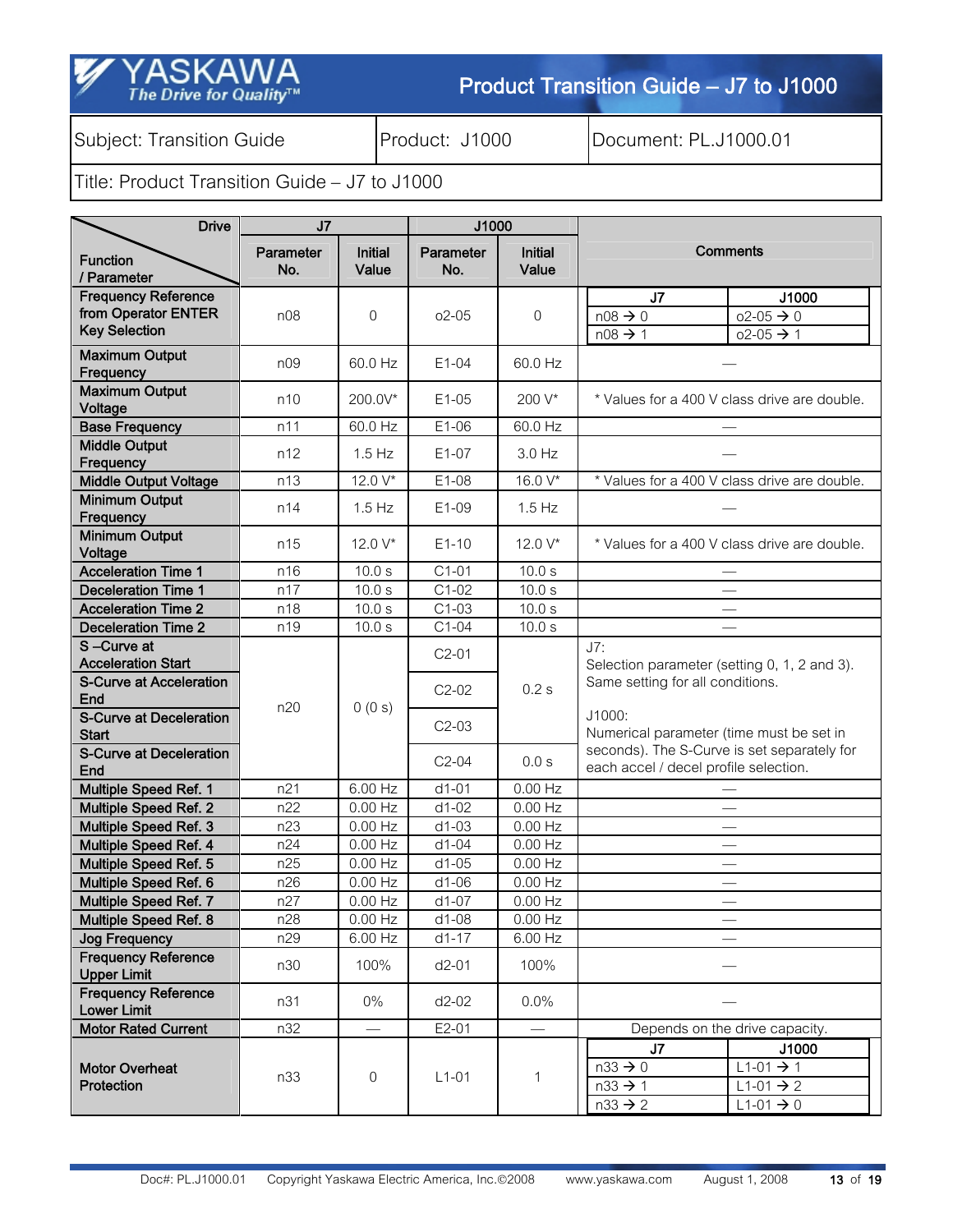| <b>⁄∕</b> YASKAWA`        |  |
|---------------------------|--|
| The Drive for Quality $W$ |  |

Subject: Transition Guide **Product: J1000** Document: PL.J1000.01

| <b>Drive</b>                                           | J7               |                         | J1000            |                         |                                                                                                                                                                                                                                                                                                                                                                                                                                                                                                                                                                                                                                                                                                                                                                                                                                                                               |                                                                                                                                                                                                                                                                                                                                                                                                                                                                                                                                                                                                                                                                                                                                                                                                                                                           |
|--------------------------------------------------------|------------------|-------------------------|------------------|-------------------------|-------------------------------------------------------------------------------------------------------------------------------------------------------------------------------------------------------------------------------------------------------------------------------------------------------------------------------------------------------------------------------------------------------------------------------------------------------------------------------------------------------------------------------------------------------------------------------------------------------------------------------------------------------------------------------------------------------------------------------------------------------------------------------------------------------------------------------------------------------------------------------|-----------------------------------------------------------------------------------------------------------------------------------------------------------------------------------------------------------------------------------------------------------------------------------------------------------------------------------------------------------------------------------------------------------------------------------------------------------------------------------------------------------------------------------------------------------------------------------------------------------------------------------------------------------------------------------------------------------------------------------------------------------------------------------------------------------------------------------------------------------|
| <b>Function</b><br>/ Parameter                         | Parameter<br>No. | <b>Initial</b><br>Value | Parameter<br>No. | <b>Initial</b><br>Value | <b>Comments</b>                                                                                                                                                                                                                                                                                                                                                                                                                                                                                                                                                                                                                                                                                                                                                                                                                                                               |                                                                                                                                                                                                                                                                                                                                                                                                                                                                                                                                                                                                                                                                                                                                                                                                                                                           |
| <b>Motor Protection Time</b><br>Constant               | n34              | 8 min                   | $L1-02$          | 1 min                   |                                                                                                                                                                                                                                                                                                                                                                                                                                                                                                                                                                                                                                                                                                                                                                                                                                                                               | Set L1-02 = $n34 / 8$ .                                                                                                                                                                                                                                                                                                                                                                                                                                                                                                                                                                                                                                                                                                                                                                                                                                   |
| <b>Drive Cooling Fan</b><br><b>Operation Selection</b> | n35              | 0                       | $L8-10$          | $\boldsymbol{0}$        | J <sub>7</sub><br>$n35 \rightarrow 0$<br>$n35 \rightarrow 1$                                                                                                                                                                                                                                                                                                                                                                                                                                                                                                                                                                                                                                                                                                                                                                                                                  | J1000<br>$L8-10 \rightarrow 0$<br>$L8-10 \rightarrow 1$                                                                                                                                                                                                                                                                                                                                                                                                                                                                                                                                                                                                                                                                                                                                                                                                   |
| <b>Terminal S1 Function</b><br><b>Selection</b>        |                  |                         | $H1-01$          | 40                      | The function of S1 is fixed to Fwd Run in the<br>J7. The equivalent setting in the J1000 is<br>$H1-01 = 40$ (default).                                                                                                                                                                                                                                                                                                                                                                                                                                                                                                                                                                                                                                                                                                                                                        |                                                                                                                                                                                                                                                                                                                                                                                                                                                                                                                                                                                                                                                                                                                                                                                                                                                           |
| <b>Terminal S2 Function</b><br><b>Selection</b>        | n36              | 2                       | $H1-02$          | 41                      | J <sub>7</sub><br>$n36 \sim 39 \rightarrow 2$                                                                                                                                                                                                                                                                                                                                                                                                                                                                                                                                                                                                                                                                                                                                                                                                                                 | J1000<br>$H1-02 \sim 05 \rightarrow 41$                                                                                                                                                                                                                                                                                                                                                                                                                                                                                                                                                                                                                                                                                                                                                                                                                   |
| <b>Terminal S3 Function</b><br>Selection               | n37              | 5                       | H1-03            | 24                      | $n36 \sim 39 \rightarrow 3$<br>$n36 \sim 39 \rightarrow 4$                                                                                                                                                                                                                                                                                                                                                                                                                                                                                                                                                                                                                                                                                                                                                                                                                    | $H1-02 \sim 05 \rightarrow 24$<br>$H1-02 \sim 05 \rightarrow 25$                                                                                                                                                                                                                                                                                                                                                                                                                                                                                                                                                                                                                                                                                                                                                                                          |
| <b>Terminal S4 Function</b><br>Selection               | n38              | 3                       | H1-04            | 14                      | $n36 \sim 39 \rightarrow 5$<br>$n36 \sim 39 \rightarrow 6$<br>$n36 \sim 39 \rightarrow 7$<br>$n36 \sim 39 \rightarrow 8$<br>$n36 \sim 39 \rightarrow 10$<br>$n36 \sim 39 \rightarrow 11$<br>$n36 \sim 39 \rightarrow 12$<br>$n36 \sim 39 \rightarrow 13$<br>$n36 \sim 39 \rightarrow 14$<br>$n36 \sim 39 \rightarrow 15$<br>$n36 \sim 39 \rightarrow 16$<br>$n36 \sim 39 \rightarrow 17$<br>$n36 \sim 39 \rightarrow 18$<br>$n36 \sim 39 \rightarrow 19$<br>$n04 \rightarrow 0$<br>$n36 \sim 39 \rightarrow 19$<br>$n04 \rightarrow 1$<br>$n36 \sim 39 \rightarrow 20$<br>$n04 \rightarrow 0$<br>$n36 - 39 \rightarrow 20$<br>$n04 \rightarrow 1$<br>$n36 \sim 39 \rightarrow 21$<br>$n04 \rightarrow 0$<br>$n36 \sim 39 \rightarrow 21$<br>$n04 \rightarrow 1$<br>$n36 \sim 39 \rightarrow 22$<br>$n04 \rightarrow 0$<br>$n36 \sim 39 \rightarrow 22$<br>$n04 \rightarrow 1$ | $H1-02 \sim 05 \rightarrow 14$<br>$H1-02 \sim 05 \rightarrow 3$<br>$H1-02 \sim 05 \rightarrow 4$<br>$H1-02 \sim 05 \rightarrow 5$<br>$H1-02 \sim 05 \rightarrow 6$<br>$H1-02 \sim 05 \rightarrow 7$<br>$H1-02 \sim 05 \rightarrow 8$<br>$H1-02 \sim 05 \rightarrow 9$<br>$H1-02 \sim 05 \rightarrow 61$<br>$H1-02 \sim 05 \rightarrow 62$<br>H1-02 $\sim$ 05 $\rightarrow$ A<br>$H1-02 \sim 05 \rightarrow 1$<br>$H1-02 \sim 05 \rightarrow 2$<br>$H1-02 \sim 05 \rightarrow 28$<br>Set the stop time C1-<br>09<br>$H1-02 \sim 05 \rightarrow 24$<br>$H1-02 \sim 05 \rightarrow 15$<br>Set stop time C1-09,<br>no alarm message.<br>Can not be set.<br>$H1-02 \sim 05 \rightarrow 29$<br>Set the stop time<br>$C1-09$<br>$H1-02 \sim 05 \rightarrow 25$<br>$H1-02 \sim 05 \rightarrow 17$<br>Set stop time C1-09,<br>no alarm message.<br>Can not be set. |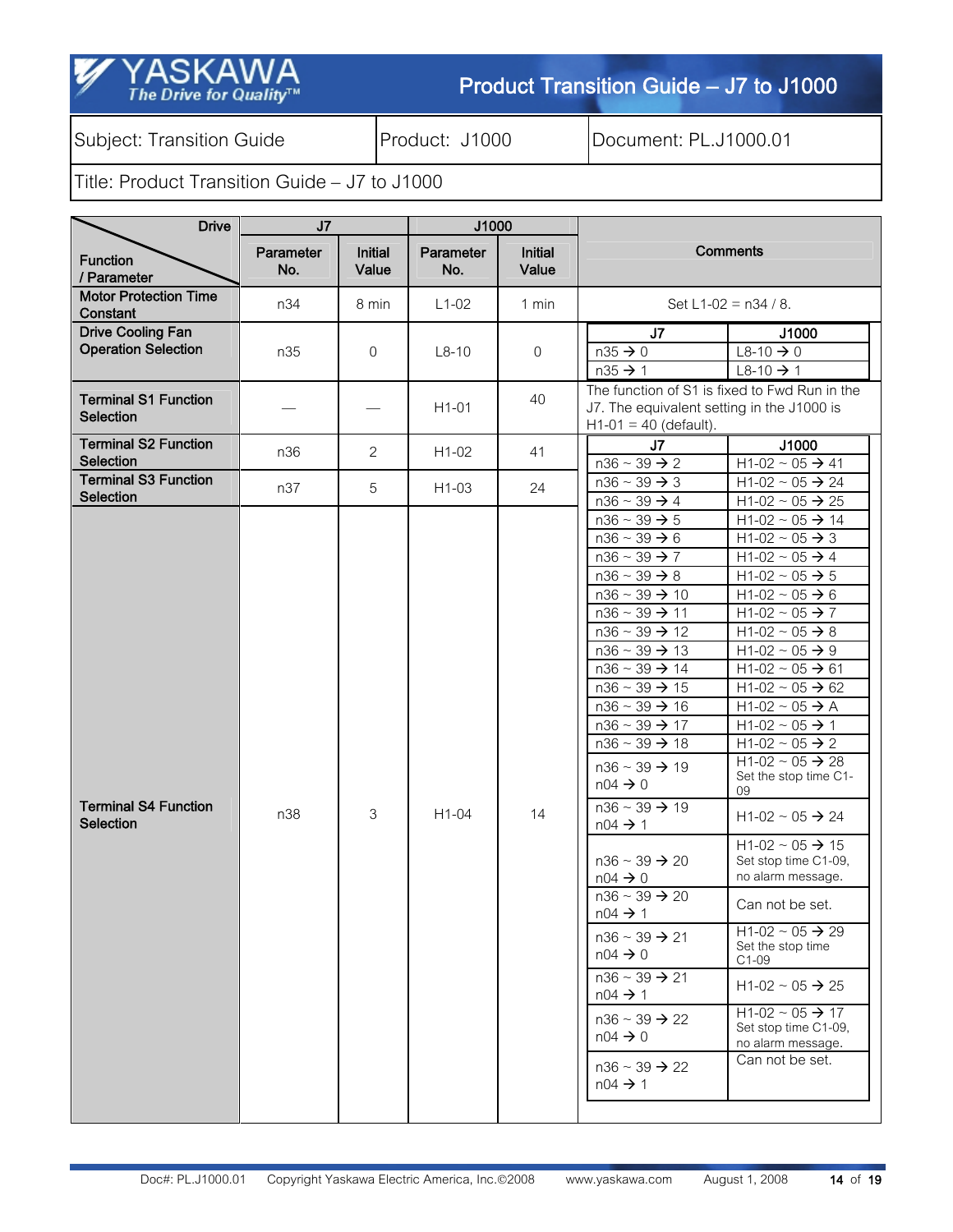| Y YASKAWA                                                |  |
|----------------------------------------------------------|--|
|                                                          |  |
|                                                          |  |
| The Drive for Quality <sup><math>\mathsf{m}</math></sup> |  |
|                                                          |  |

Subject: Transition Guide | Product: J1000 | Document: PL.J1000.01

| <b>Drive</b>                                         | J7               | J1000                   |                  |                         |                                                                                                                                                                                                                                                                                                                                                                                                                                                                                                                                                                                                                                                                                                                                                                                                                                                                                   |
|------------------------------------------------------|------------------|-------------------------|------------------|-------------------------|-----------------------------------------------------------------------------------------------------------------------------------------------------------------------------------------------------------------------------------------------------------------------------------------------------------------------------------------------------------------------------------------------------------------------------------------------------------------------------------------------------------------------------------------------------------------------------------------------------------------------------------------------------------------------------------------------------------------------------------------------------------------------------------------------------------------------------------------------------------------------------------|
| <b>Function</b><br>/ Parameter                       | Parameter<br>No. | <b>Initial</b><br>Value | Parameter<br>No. | <b>Initial</b><br>Value | <b>Comments</b>                                                                                                                                                                                                                                                                                                                                                                                                                                                                                                                                                                                                                                                                                                                                                                                                                                                                   |
|                                                      |                  |                         |                  |                         | J7<br>J1000<br>$H1-03 \rightarrow 0$<br>$n37 \rightarrow 0$                                                                                                                                                                                                                                                                                                                                                                                                                                                                                                                                                                                                                                                                                                                                                                                                                       |
| <b>Terminal S5 Function</b><br>Selection             | n39              | 6                       | $H1-05$          | 3                       | $H1-04 \rightarrow 10$<br>$H1-05 \rightarrow 11$<br>(b1-01 must be set to<br>$n39 \rightarrow 34$<br>0 or 1 and b1-02 must<br>be set to 1)                                                                                                                                                                                                                                                                                                                                                                                                                                                                                                                                                                                                                                                                                                                                        |
|                                                      |                  |                         |                  |                         | $n39 \rightarrow 35$<br>$H1-05 \rightarrow 67$                                                                                                                                                                                                                                                                                                                                                                                                                                                                                                                                                                                                                                                                                                                                                                                                                                    |
| Terminal MA, MB, MC<br><b>Function Selection</b>     | n40              | $\mathbf{1}$            | $H2-01$          | $\mathsf E$             | J <sub>7</sub><br>J1000<br>$n40 \rightarrow 0$<br>$H2-01 \rightarrow E$<br>$n40 \rightarrow 1$<br>$H2-01 \rightarrow 0$<br>$n40 \rightarrow 2$<br>$H2-01 \rightarrow 2$<br>$n40 \rightarrow 3$<br>$H2-01 \rightarrow 1$<br>$n40 \rightarrow 4$<br>$H2-01 \rightarrow 5$<br>$n40 \rightarrow 5$<br>$H2-01 \rightarrow 4$<br>$n40 \rightarrow 6$<br>$H2-01 \rightarrow B$<br>$n40 \rightarrow 7$<br>$H2-01 \rightarrow 17$<br>$n40 \rightarrow 10$<br>$H2-01 \rightarrow 10$<br>$n40 \rightarrow 11$<br>$H2-01 \rightarrow 8$<br>$n40 \rightarrow 12$<br>$H2-01 \rightarrow 3C$<br>$n40 \rightarrow 13$<br>$H2-01 \rightarrow 6$<br>$n40 \rightarrow 14$<br>$H2-01 \rightarrow 1E$<br>$n40 \rightarrow 15$<br>$H2-01 \rightarrow 7$<br>$n40 \rightarrow 16$<br>$H2-01 \rightarrow 1A$<br>$H2-01 \rightarrow 3D$<br>$n40 \rightarrow 17$<br>$n40 \rightarrow 18$<br>F (Through Mode) |
| Analog Input FR<br>(A1) Gain                         | n41              | 100%                    | H3-03            | 100%                    |                                                                                                                                                                                                                                                                                                                                                                                                                                                                                                                                                                                                                                                                                                                                                                                                                                                                                   |
| Analog Input FR (A2)<br><b>Bias</b>                  | n42              | $0\%$                   | H3-04            | $0\%$                   |                                                                                                                                                                                                                                                                                                                                                                                                                                                                                                                                                                                                                                                                                                                                                                                                                                                                                   |
| <b>Analog Input Filter Time</b><br>Constant          | n43              | 0.10 s                  | $H3-13$          | 0.03 s                  |                                                                                                                                                                                                                                                                                                                                                                                                                                                                                                                                                                                                                                                                                                                                                                                                                                                                                   |
| <b>Analog Output AM</b><br><b>Function Selection</b> | n44              | 0                       | H4-01            | 102                     | J7<br>J1000<br>$H4-01 \rightarrow 102$<br>$n44 \rightarrow 0$<br>$n44 \rightarrow 1$<br>$H4-01 \rightarrow 103$                                                                                                                                                                                                                                                                                                                                                                                                                                                                                                                                                                                                                                                                                                                                                                   |
| Analog Output AM Gain                                | n45              | 1.00                    | H4-02            | 100.0%                  | Set H4-02 = $n45*100$                                                                                                                                                                                                                                                                                                                                                                                                                                                                                                                                                                                                                                                                                                                                                                                                                                                             |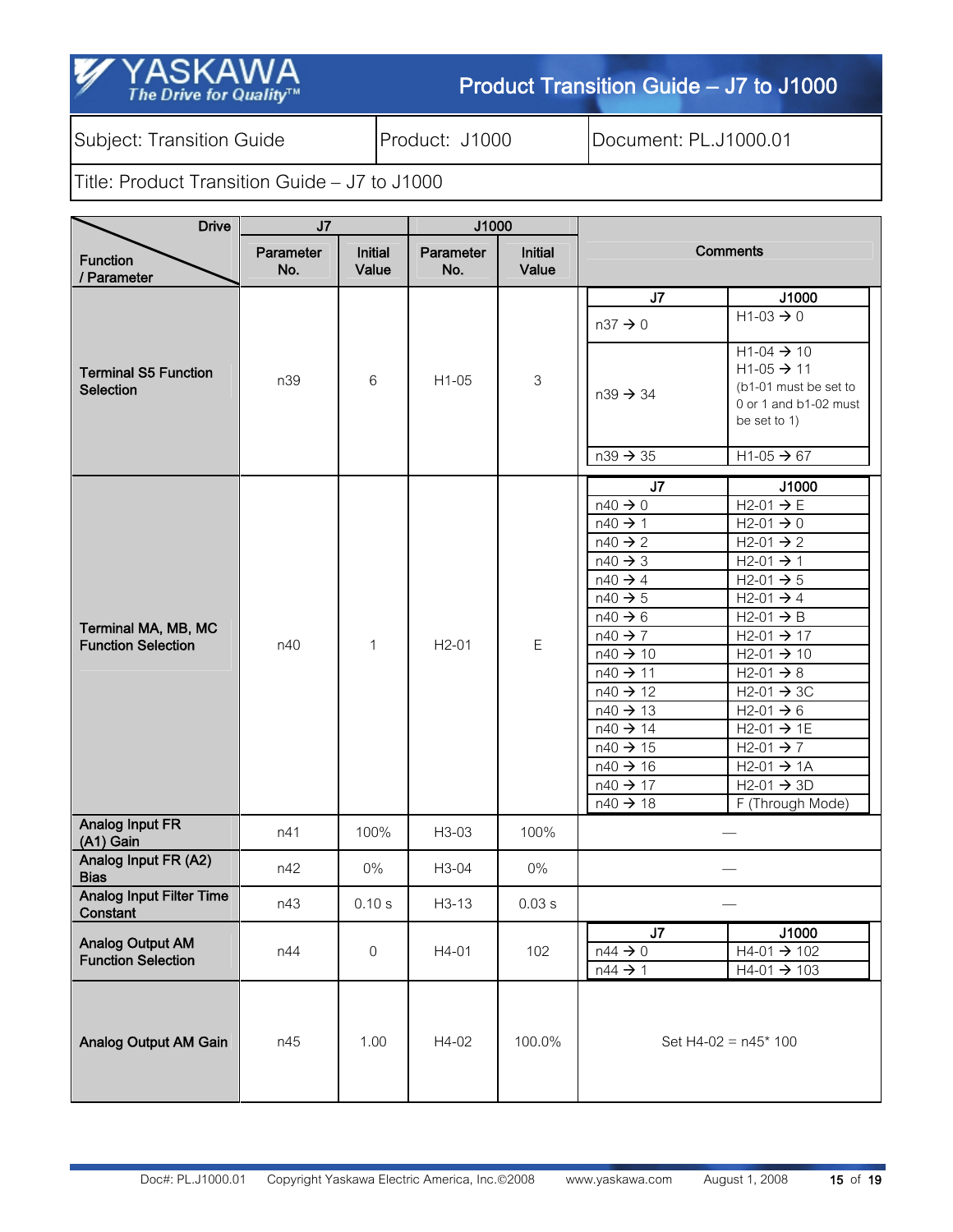| Z YASKAWA              |
|------------------------|
| The Drive for Quality™ |

Subject: Transition Guide **Product: J1000** Document: PL.J1000.01

| <b>Drive</b>                                              | J7               |                                  | J1000            |                         |                                                                                                                                                                                                                                                             |  |  |
|-----------------------------------------------------------|------------------|----------------------------------|------------------|-------------------------|-------------------------------------------------------------------------------------------------------------------------------------------------------------------------------------------------------------------------------------------------------------|--|--|
| <b>Function</b><br>Parameter                              | Parameter<br>No. | <b>Initial</b><br>Value          | Parameter<br>No. | <b>Initial</b><br>Value | <b>Comments</b>                                                                                                                                                                                                                                             |  |  |
| <b>Carrier Frequency</b><br><b>Selection</b>              |                  |                                  | C6-02            | $02 - 04$<br>dep.       | J <sub>7</sub><br>J1000<br>$n46 \rightarrow 1$<br>$C6-02 \rightarrow 1 (2 kHz)$                                                                                                                                                                             |  |  |
| <b>Carrier Frequency</b><br><b>Upper Limit</b>            |                  | 4                                | C6-03            | C6-02<br>dep.           | $n46 \rightarrow 2$<br>$C6-02 \rightarrow 2 (5 kHz)$<br>$n46 \rightarrow 3$<br>$C6-02 \rightarrow 3 (8 kHz)$<br>$n46 \rightarrow 4$<br>$C6-02 \rightarrow 4(10 \text{ kHz})$<br>$C6-03 = 2.5$                                                               |  |  |
| <b>Carrier Frequency</b><br><b>Lower Limit</b>            | n46              | Depends<br>on drive<br>capacity. | C6-04            | C6-02<br>dep.           | $C6-04 = 1.0$<br>$n46 \rightarrow 7$<br>$C6-05 = 12$<br>$C6-03 = 2.5$                                                                                                                                                                                       |  |  |
| <b>Carrier Frequency</b><br><b>Proportional Gain</b>      |                  |                                  | C6-05            | $\boldsymbol{0}$        | $C6-04 = 1.0$<br>$n46 \rightarrow 8$<br>$C6-05 = 24$<br>$C6-03 = 2.5$<br>$C6-04 = 1.0$<br>$n46 \rightarrow 9$<br>$C6-05 = 36$                                                                                                                               |  |  |
| <b>Momentary Power Loss</b><br><b>Detection Selection</b> | n47              | 0                                | $L2-01$          | $\overline{0}$          |                                                                                                                                                                                                                                                             |  |  |
| <b>Automatic Fault Reset</b><br><b>Attempts</b>           | n48              | $\overline{0}$                   | $L5-01$          | $\mathbf 0$             |                                                                                                                                                                                                                                                             |  |  |
| Jump Frequency 1                                          | n49              | $0.0$ Hz                         | $d3-01$          | $0.0$ Hz                |                                                                                                                                                                                                                                                             |  |  |
| Jump Frequency 2                                          | n <sub>50</sub>  | $0.0$ Hz                         | $d3-02$          | $0.0$ Hz                |                                                                                                                                                                                                                                                             |  |  |
| <b>Jump Frequency</b><br><b>Bandwidth</b>                 | n51              | $0.0$ Hz                         | $d3-04$          | $1.0$ Hz                |                                                                                                                                                                                                                                                             |  |  |
| <b>DC Injection Braking</b><br><b>Current</b>             | n <sub>52</sub>  | 50%                              | b2-02            | 50%                     |                                                                                                                                                                                                                                                             |  |  |
| DC Injection Time at<br><b>Stop</b>                       | n <sub>53</sub>  | 0.0 s                            | b2-04            | 0.50 s                  |                                                                                                                                                                                                                                                             |  |  |
| DC Injection Time at<br><b>Start</b>                      | n54              | 0.0 s                            | $b2-03$          | 0.00 s                  |                                                                                                                                                                                                                                                             |  |  |
| <b>Stall Prevention During</b><br><b>Deceleration</b>     | n55              | 0                                | $L3-04$          | $\mathbf{1}$            | J7<br>J1000<br>$L3-04 \rightarrow 1$<br>$n55 \rightarrow 0$<br>$n55 \rightarrow 1$<br>$L3-04 \rightarrow 0$                                                                                                                                                 |  |  |
| <b>Stall Prevention During</b><br>Acceleration            | n56              | 170%                             | $L3-02$          |                         | Initial value of J1000 depends on Duty Mode<br>Selection (C6-01).                                                                                                                                                                                           |  |  |
| <b>Stall Prevention Level</b><br>During Run               | n57              | 160%                             | $L3-06$          |                         | Initial value of J1000 depends on Duty Mode<br>Selection (C6-01).                                                                                                                                                                                           |  |  |
| <b>Output Frequency</b><br>Detection Level (DO)           | n58              | $0.00$ Hz                        | $L4-01$          | $0.0$ Hz                |                                                                                                                                                                                                                                                             |  |  |
| <b>Over Torque Detection</b>                              | n59              | 0                                | $L6-01$          | $\boldsymbol{0}$        | J7<br>J1000<br>$n59 \rightarrow 0$<br>$L6-01 \rightarrow 0$<br>$n59 \rightarrow 1$<br>$L6-01 \rightarrow 1$<br>$n59 \rightarrow 2$<br>$L6-01 \rightarrow 2$<br>$n59 \rightarrow 3$<br>$L6-01 \rightarrow 3$<br>$n59 \rightarrow 4$<br>$L6-01 \rightarrow 4$ |  |  |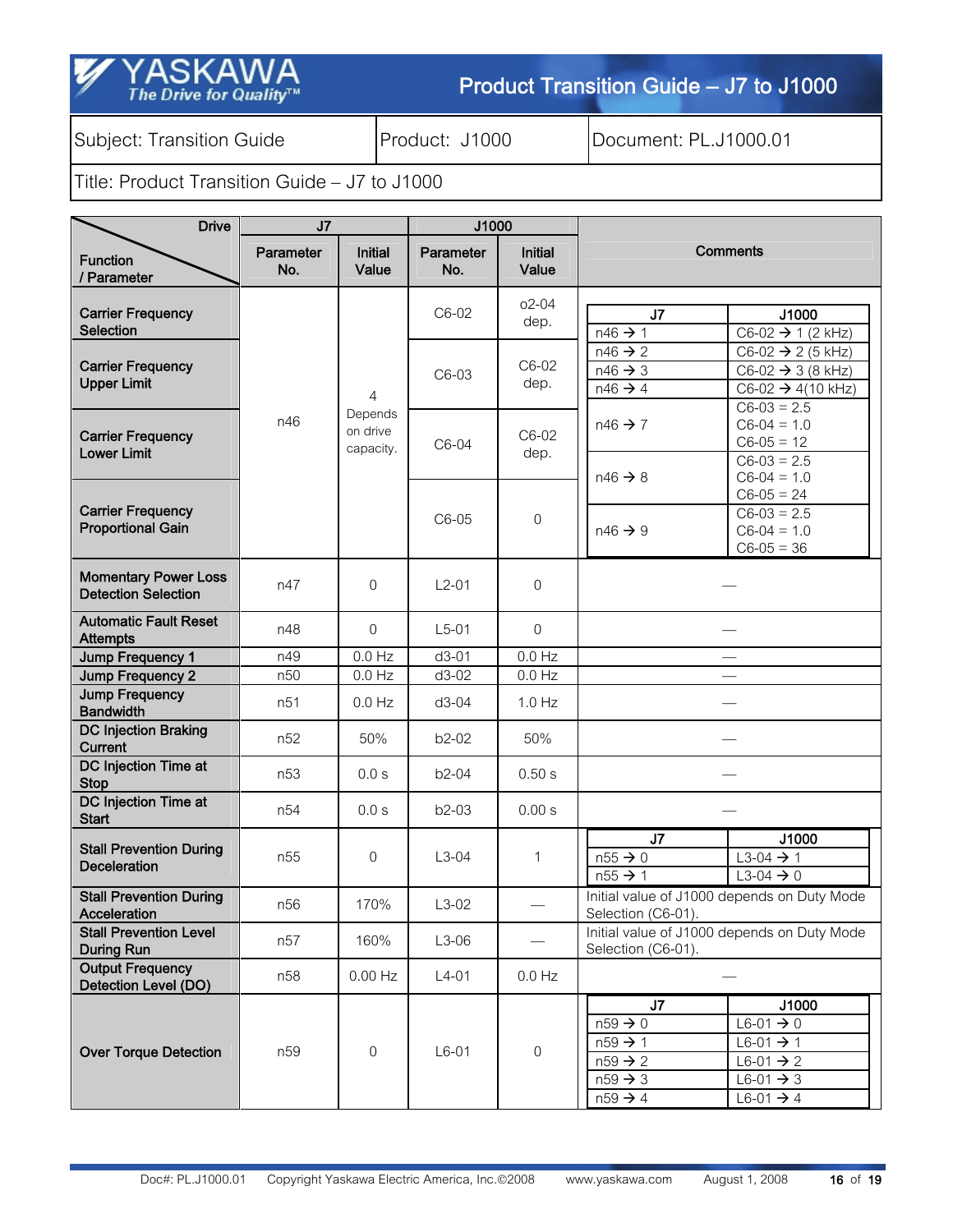### SK The Drive for Quality<sup>TM</sup>

### Product Transition Guide - J7 to J1000

Subject: Transition Guide **Product: J1000** Document: PL.J1000.01

| <b>Drive</b>                                                                       | J <sub>7</sub>   |                         | J1000                                    |                         |                                                                                                                       |                                                            |                                                                                                                                          |
|------------------------------------------------------------------------------------|------------------|-------------------------|------------------------------------------|-------------------------|-----------------------------------------------------------------------------------------------------------------------|------------------------------------------------------------|------------------------------------------------------------------------------------------------------------------------------------------|
| <b>Function</b><br>/ Parameter                                                     | Parameter<br>No. | <b>Initial</b><br>Value | Parameter<br>No.                         | <b>Initial</b><br>Value | Comments                                                                                                              |                                                            |                                                                                                                                          |
| <b>Over Torque Detection</b><br>Level                                              | n60              | 160%                    | $L6-02$                                  | 150%                    |                                                                                                                       |                                                            |                                                                                                                                          |
| <b>Over Torque Detection</b><br>Time                                               | n61              | 0.1 s                   | $L6-03$                                  | 0.1 s                   |                                                                                                                       |                                                            |                                                                                                                                          |
| <b>Frequency Reference</b><br><b>Hole Selection</b><br>(Up / Down Function)        | n62              | $\overline{0}$          | $d4-01$                                  | 0                       | J <sub>7</sub><br>$n62 \rightarrow 0$<br>$n62 \rightarrow 1$                                                          |                                                            | J1000<br>$d4-01 \rightarrow 0$<br>$d4-01 \rightarrow 1$                                                                                  |
| <b>Torque Compensation</b><br>Gain                                                 | n63              | 1.0                     | $C4-01$                                  | 1.00                    |                                                                                                                       |                                                            |                                                                                                                                          |
| <b>Motor Rated Slip</b>                                                            | n64              |                         | $E2-02$                                  | $\qquad \qquad$         |                                                                                                                       |                                                            | Default value depends on the drive capacity.                                                                                             |
| <b>Motor No-Load Current</b>                                                       | n65              |                         | $E2-03$                                  |                         | Set E2-03 = n32* n65 / 100%                                                                                           |                                                            | Default value depends on the drive capacity.                                                                                             |
| <b>Slip Compensation Gain</b>                                                      | n66              | 0.0                     | C3-01                                    | 0.0                     |                                                                                                                       |                                                            |                                                                                                                                          |
| <b>Slip Compensation</b><br><b>Time Constant</b>                                   | n67              | 2.0 s                   | C3-02                                    | 2000 ms                 | Setting unit is 1.0 s<br>J7:<br>J1000: Setting unit is 1 ms                                                           |                                                            |                                                                                                                                          |
| <b>MEMOBUS / Modbus</b><br><b>Communication Error</b><br><b>Behavior Selection</b> | n68              | $\overline{0}$          | H <sub>5</sub> -04<br>H <sub>5</sub> -05 | 3                       |                                                                                                                       |                                                            |                                                                                                                                          |
| <b>MEMOBUS / Modbus</b><br><b>Communication Error</b><br><b>Detection</b>          |                  |                         | H <sub>5</sub> -05                       | $\mathbf 1$             | J7<br>$n68 \rightarrow 0$<br>$n68 \rightarrow 1$<br>$n68 \rightarrow 2$<br>$n68 \rightarrow 3$<br>$n68 \rightarrow 4$ | H5-04<br>1<br>$0$ (C1-02)<br>$2 (C1-09)$<br>3<br>No effect | J1000<br>H5-05<br>$\mathbf{1}$<br>$\overline{0}$                                                                                         |
| <b>MEMOBUS / Modbus</b><br><b>Frequency Reference</b><br>and Monitor Units         | n69              | $\overline{0}$          | $H5-13$                                  | $\mathbf 0$             | J7<br>$n69 \rightarrow 0$<br>$n69 \rightarrow 1$<br>$n69 \rightarrow 2$<br>$n69 \rightarrow 3$                        |                                                            | J1000<br>$H5-13 \rightarrow 0$<br>$H5-13 \rightarrow 1$ and<br>$01 - 03 \rightarrow 0$<br>$H5-13 \rightarrow 2$<br>$H5-13 \rightarrow 3$ |
| <b>MEMOBUS / Modbus</b><br><b>Slave Address</b>                                    | n70              | 0                       | $H5-01$                                  | 1F                      | J7:<br>J1000: Set as hexadecimal value.                                                                               | Set as decimal value.                                      |                                                                                                                                          |
| <b>MEMOBUS / Modbus</b><br><b>Communication Speed</b><br><b>Selection</b>          | n71              | $\overline{c}$          | $H5-02$                                  | 3                       | J7<br>$n71 \rightarrow 0$<br>$n71 \rightarrow 1$<br>$n71 \rightarrow 2$<br>$n71 \rightarrow 3$                        |                                                            | J1000<br>$H5-02 \rightarrow 1$<br>$H5-02 \rightarrow 2$<br>$H5-02 \rightarrow 3$<br>$H5-02 \rightarrow 4$                                |
| <b>MEMOBUS / Modbus</b><br><b>Parity Selection</b>                                 | n72              | $\overline{0}$          | H <sub>5</sub> -03                       | 0                       | J7<br>$n72 \rightarrow 0$<br>$n72 \rightarrow 1$<br>$n72 \rightarrow 2$                                               |                                                            | J1000<br>$H5-03 \rightarrow 1$<br>$H5-03 \rightarrow 2$<br>$H5-03 \rightarrow 0$                                                         |
| <b>Transmission Wait Time</b>                                                      | n73              | $10 \text{ ms}$         | H5-06                                    | $10 \text{ ms}$         |                                                                                                                       |                                                            |                                                                                                                                          |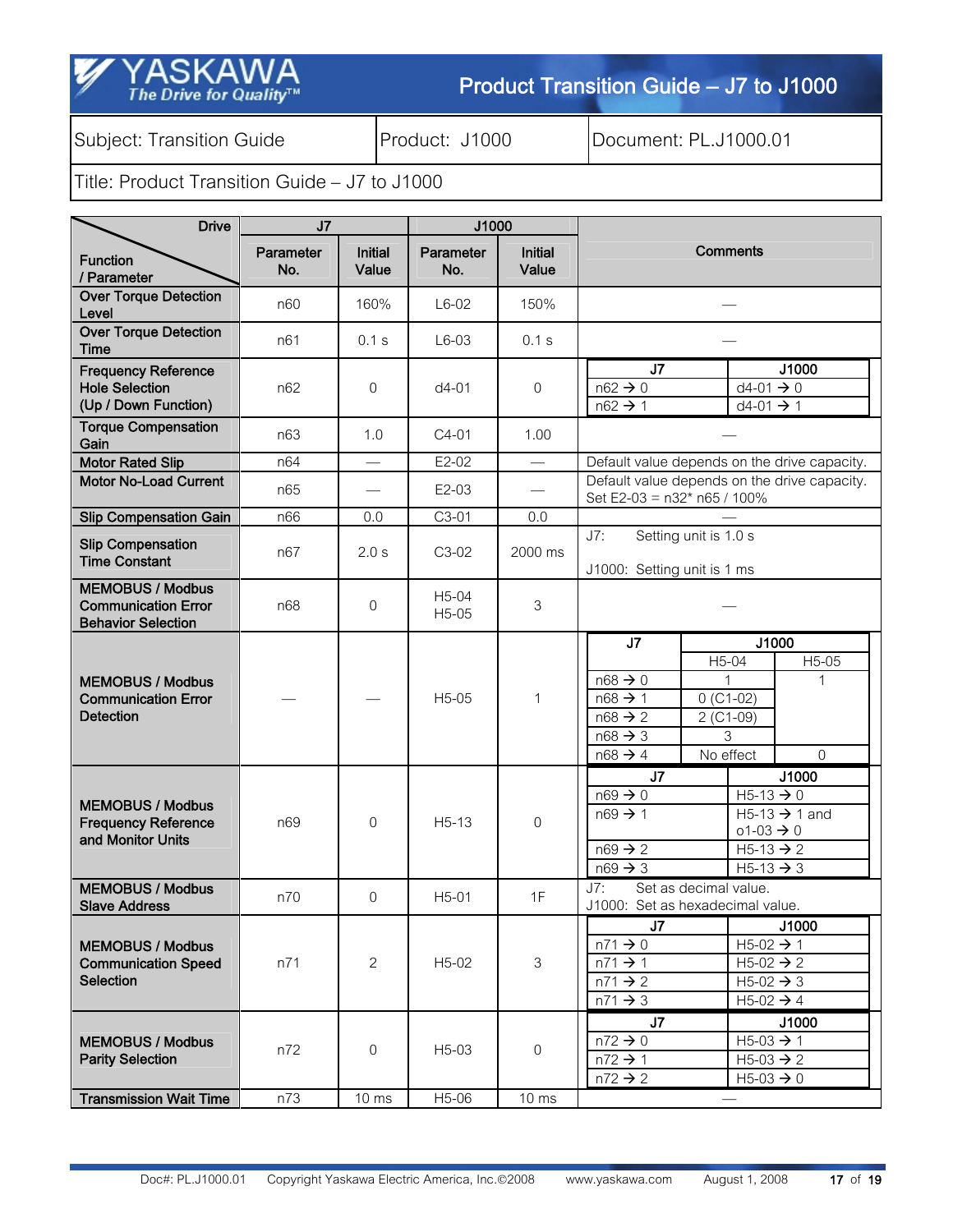Subject: Transition Guide | Product: J1000 | Document: PL.J1000.01

The Drive for Quality™

Title: Product Transition Guide – J7 to J1000

| <b>Drive</b>                                           | J <sub>7</sub>   |                         | J1000                   |                                 |                                                                                                           |                                                                                   |  |
|--------------------------------------------------------|------------------|-------------------------|-------------------------|---------------------------------|-----------------------------------------------------------------------------------------------------------|-----------------------------------------------------------------------------------|--|
| <b>Function</b><br>/ Parameter                         | Parameter<br>No. | <b>Initial</b><br>Value | <b>Parameter</b><br>No. | <b>Initial</b><br>Value         | Comments                                                                                                  |                                                                                   |  |
| <b>RTS Flow Control</b><br>On $/$ Off                  | n74              | $\Omega$                | $H5-07$                 |                                 | J7<br>$n74 \rightarrow 0$<br>$n74 \rightarrow 1$                                                          | J1000<br>H <sub>5</sub> -07 $\rightarrow$ 1<br>H <sub>5</sub> -07 $\rightarrow$ 0 |  |
| <b>Low Speed Carrier</b><br><b>Frequency Reduction</b> | n75              | $\Omega$                | $L8-38$                 | Depends<br>on drive<br>capacity | J7<br>$n75 \rightarrow 0$<br>$n75 \rightarrow 1$                                                          | J1000<br>$L8 - 38 \rightarrow 0$<br>$L8-38 \rightarrow 1$                         |  |
| <b>COPY Function</b><br><b>Selection</b>               | n76              | Ready                   | $03 - 01$               | 0                               |                                                                                                           |                                                                                   |  |
| <b>READ Prohibit</b><br><b>Selection</b>               | n77              | $\Omega$                | $03 - 02$               | 0                               | Possible with copy unit or remote operator.                                                               |                                                                                   |  |
| <b>Fault History</b>                                   | n78              |                         | $U2-01/02$              |                                 | In the J1000, the last current fault and the last<br>fault can be seen in parameter U2-01 and<br>$U2-02.$ |                                                                                   |  |
| <b>Software Version</b>                                | n79              |                         | $U1-25/26$              |                                 |                                                                                                           |                                                                                   |  |

#### 7.2 Parameter Differences

• Maximum Carrier Frequency -

— J7: n46, maximum 10 kHz.

— J1000: C6-02, maximum 15 kHz.

• S-Curve Setting -

— J7: Fixed settings.

— J1000: Set in seconds.

• Stall Prevention Level -

The stall prevention level during acceleration and constant speed run depends on the duty mode setting.

- J7: The maximum setting of n56 / 57 is 200%.
- J1000: Heavy Duty, The maximum setting of L3-02 and L3-06 is 150%.

Normal Duty, The maximum setting of L3-02 and L3-06 is 120%.

7.3 Special Software Replacement

The table below indicates replacement information for J7 drives with standard or special software. Note: Software ID numbers are printed on the nameplate.

|                 |                            | J1000                                       |
|-----------------|----------------------------|---------------------------------------------|
| Software Number | <b>Description</b>         |                                             |
| 001x.002x       | J7 Standard Drive Software | Covered by standard software functionality. |
| Others          |                            | Contact your Yaskawa sales representative.  |